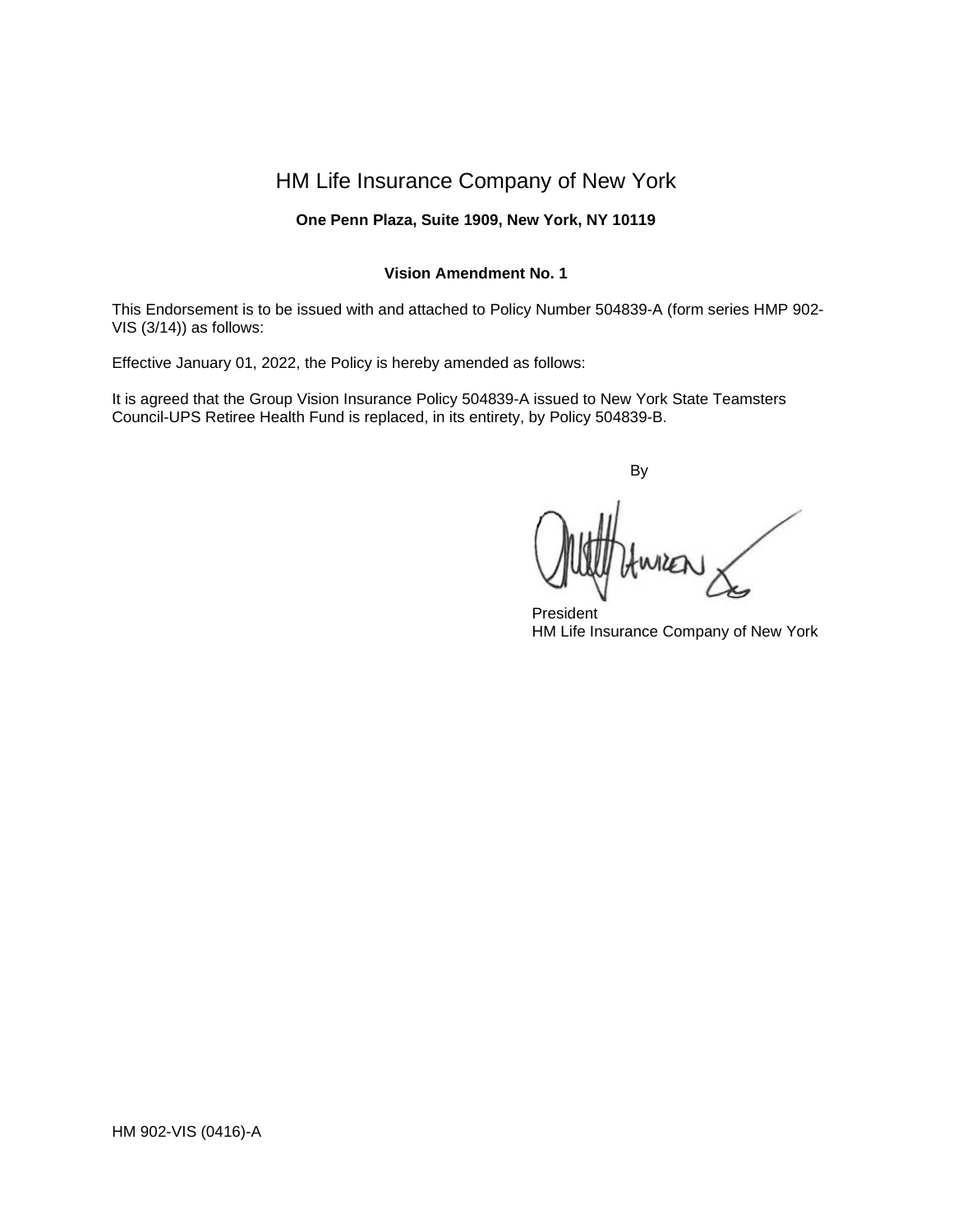# HM Life Insurance Company of New York

## **One Penn Plaza, Suite 1909, New York, NY 10119**

# **GROUP VISION POLICY • NON-PARTICIPATING THIS POLICY PROVIDES LIMITED BENEFITS**

**ADMINISTERED BY** Davis Vision, Inc., 175 E. Houston St., San Antonio, TX 78205 For Customer Service Call: 800-328-4728

| <b>POLICYHOLDER:</b>                      | New York State Teamsters Council-UPS Retiree<br><b>Health Fund</b>  |  |  |
|-------------------------------------------|---------------------------------------------------------------------|--|--|
| <b>POLICY NUMBER:</b>                     | 504839-B                                                            |  |  |
| <b>POLICY EFFECTIVE DATE:</b>             | January 01, 2022                                                    |  |  |
| <b>POLICY ANNIVERSARY DATE:</b>           | January 01, 2023                                                    |  |  |
| <b>STATE OF ISSUE:</b>                    | New York                                                            |  |  |
| <b>MINIMUM PARTICIPATION REQUIREMENT:</b> | 10 Employees                                                        |  |  |
| <b>PREMIUM DUE DATE:</b>                  | Policy Effective Date and the first day of each<br>month thereafter |  |  |
| <b>RATES PER</b>                          |                                                                     |  |  |
| 2022 - Composito Rato                     | ድጋስ 60                                                              |  |  |

| 2022 - Composite Rate | \$20.69 |
|-----------------------|---------|
| 2023 - Composite Rate | \$21.31 |
| 2024 - Composite Rate | \$21.95 |
| 2025 - Composite Rate | \$22.61 |

**HM Life Insurance Company of New York**, herein called the Company or we, us or our, in consideration of the Application for this Policy and the timely remittance of premiums, agrees, subject to the terms and conditions of the Policy, to insure the Policyholder's eligible Employees and their eligible Dependents under this Policy.

This Policy is intended to be read in its entirety. We agree to provide the Vision Insurance benefits described in this Policy and the Certificates issued to the Policyholder in consideration of the Policyholder's application, if any, and payment of the initial premium when due.

Insurance coverage begins on the Policy Effective Date shown above as long as the Minimum Participation Requirement is met on that date.

This Policy and the Certificates issued to the Policyholder describe the terms and conditions of Insurance. In order to understand all the conditions, exclusions and limitations applicable to its benefits, please read all of the provisions of this Policy and the provisions of the Certificates issued to the Policyholder carefully.

This Policy goes into effect, subject to its applicable terms and conditions, at 12:01 AM on the Policy Effective Date shown above, at the Policyholder's address.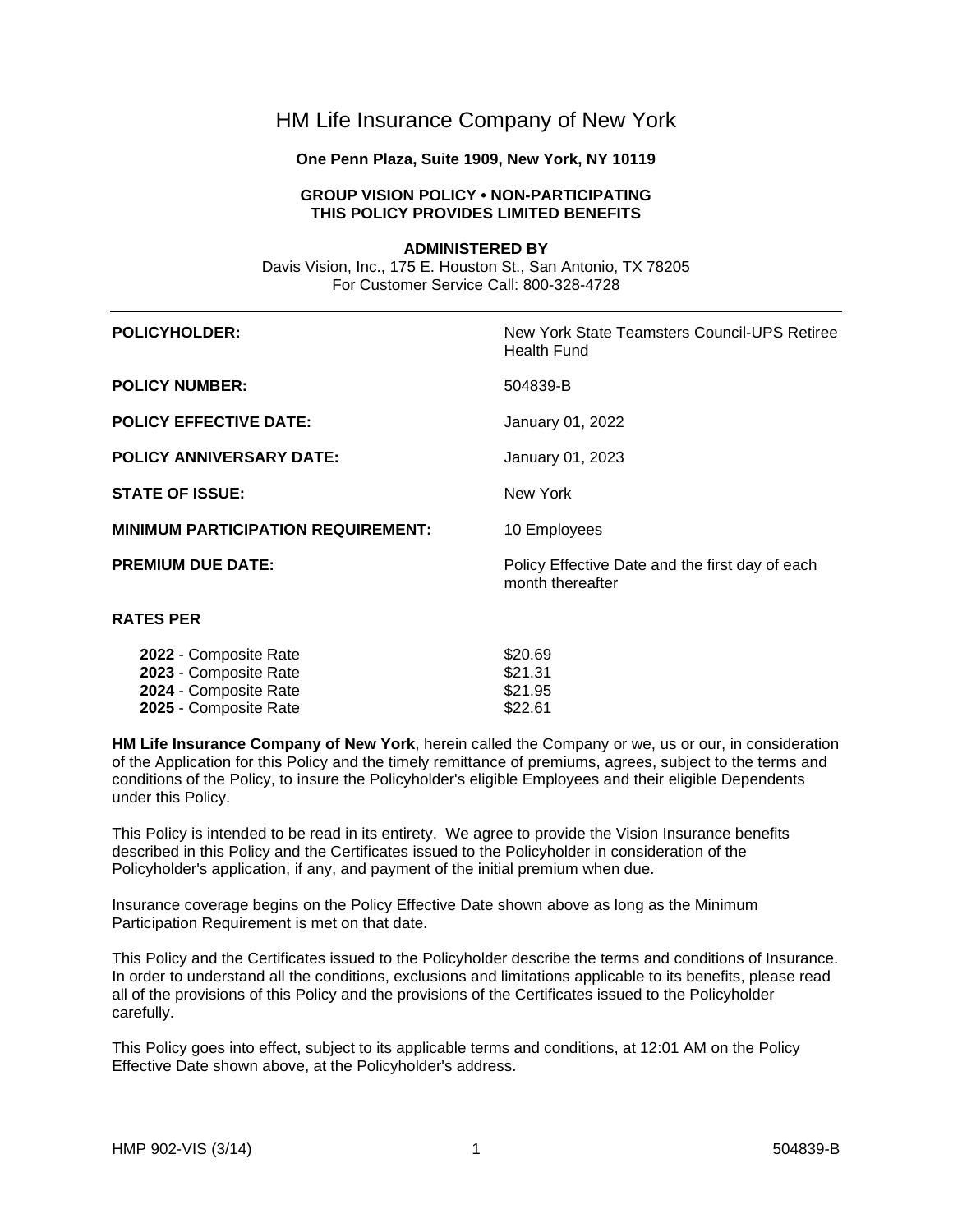The Certificates issued to the Policyholder go into effect, subject to its applicable terms and conditions, on the later of the Policy Effective Date shown above, or at 12:01 AM on the Certificate Effective Date shown on the cover page of the Certificates issued to the Policyholder at the Policyholder's address.

The laws of the State of Issue shown above govern this Policy and the Certificates issued to the Policyholder. We and the Policyholder agree to all of the terms of this Policy and the Certificates issued to the Policyholder.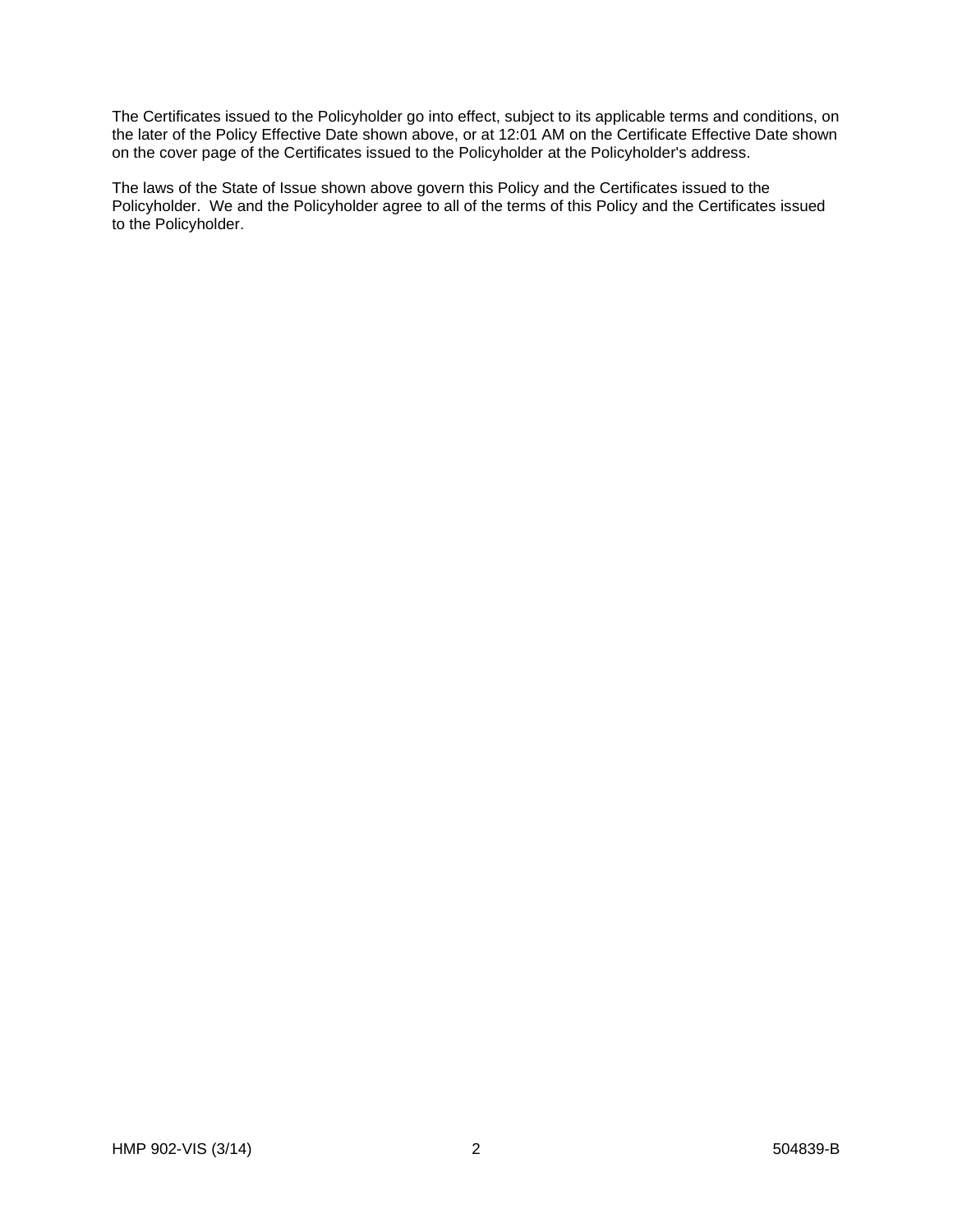## **Cancellation**

We may cancel this Policy, after the first year as of any Premium Due Date, by giving the Policyholder 60 days advance written notice. Except for non-remittance of premium we will not cancel this Policy for the initial 12 months this Policy is in force.

The Policyholder may cancel this Policy at any time by giving us advance written notice. The date of cancellation will be the date specified in such notice or on the last day of the period for which premiums were paid if no date is specified.

The Policyholder is liable to us for any premium not remitted for the time this Policy was in force.

If a premium is not remitted when due, we will cancel this Policy at the end of the last period for which premium was remitted, subject to the Grace Period provision. The Premium Due Date is the Policy Effective date shown on the first page of this Policy and the first day of each month thereafter. The Policyholder has the sole responsibility to notify Covered Persons of such termination.

Cancellation of the Policy or a Covered Person's insurance under the Policy will not influence a Covered Person's right to a claim for benefits which arose prior to the cancellation. Our liability under the Policy is limited to benefits payable for eligible claims incurred prior to the date of cancellation.

## **Effect of Early Termination**

If the Policyholder cancels the Policy or a covered class within 12 months of the Effective Date, then any claim costs, administrative costs, taxes, or other similar items of expense incurred by us or our authorized representative that exceed the premiums paid up to the date of cancellation will be billed directly to the Policyholder.

## **Grace Period**

1. With Respect to the Policy

A Grace Period of 31 days will be granted for remittance of required premiums due after the first premium, unless:

- a. We do not intend to renew this Policy beyond the period for which premium has been accepted; and
- b. Written notice of our intention not to renew is delivered to the Policyholder at least 30 days before the premium is due.

This Policy will be in force during the Policy Grace Period. If the required premiums are not remitted during the Policy Grace Period, Insurance will end on the last day of the period for which premiums were paid without further notice to the Policyholder. The Policyholder is liable to us for any premium that has not been remitted for the time this Policy was in force during the Policy Grace Period.

2. With Respect to a Covered Person

If a Covered Person is billed individually, a Grace Period of 31 days will be granted for payment of required premiums. A Covered Person's Insurance under this Policy will remain in force during the Individual Grace Period. We will reduce any benefits payable for any claims incurred during the Individual Grace Period by the amount of premium due. If no such claims are incurred and premium is not paid during the Individual Grace Period Insurance will end on the last day of the period for which premiums were paid without further notice to the Covered Person. The Covered Person is liable to us for any unpaid premium for the time the Policy was in force during this period.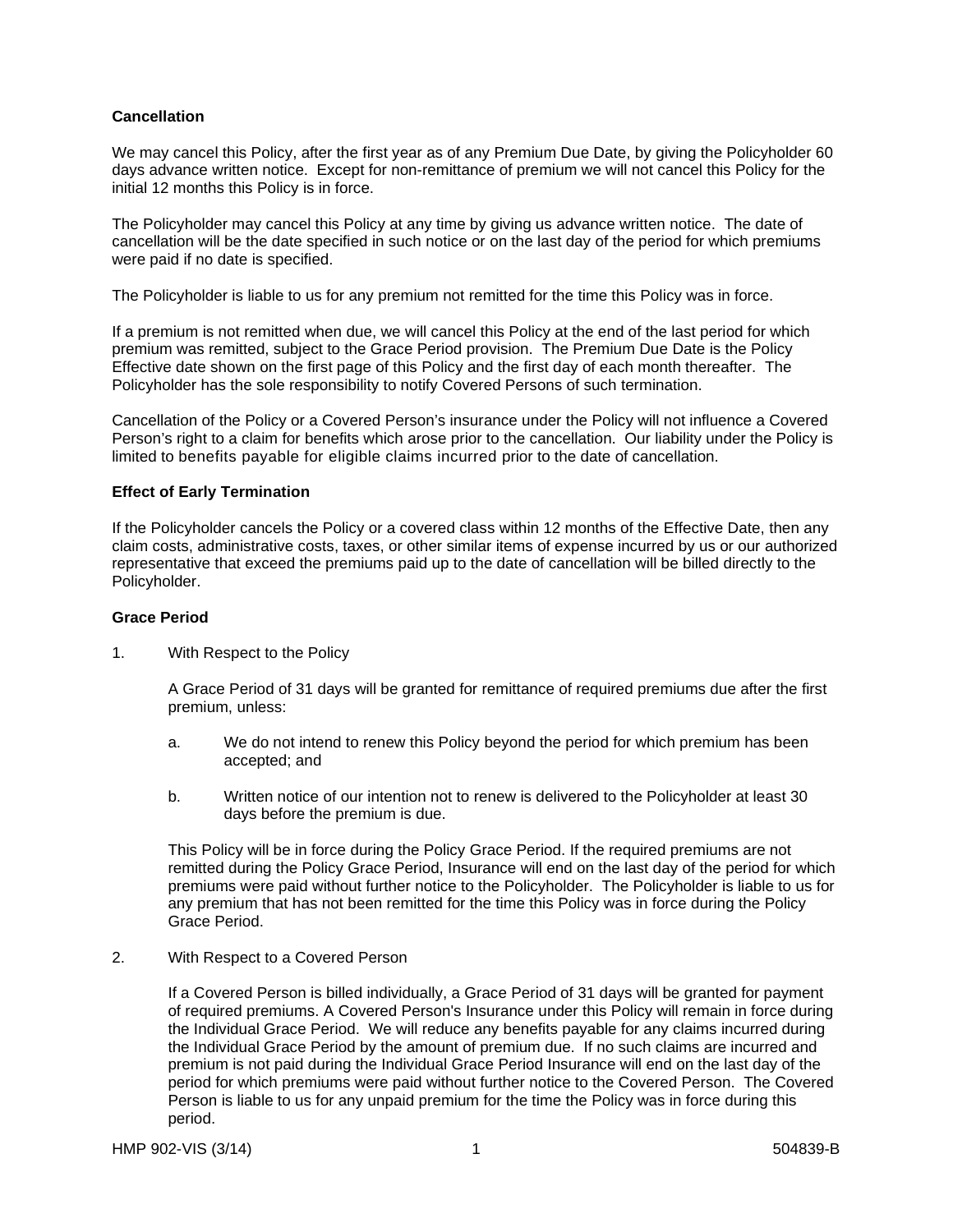#### **Premiums**

All premium rates are expressed in, and all premiums are payable in, United States currency. The premiums for this Policy will be based on the rates and amounts of Insurance in effect for Covered Persons. We will provide notifications of premiums due, when premiums are due and any change in the premium rate, by mail to the most current address in our files, to the Policyholder.

#### **Premium Payment**

The total premium for this Policy is the sum of premiums remitted:

- 1. By the Policyholder for all Covered Persons other than those described in (2) below, including any amounts contributed toward the cost of this coverage by Covered Persons; and
- *2.* By Covered Persons who are billed individually.

If the Policyholder does not remit any premium collected through payroll deduction when due, this Policy will be cancelled as of the date the unpaid premium was due, except as provided with respect to the Policy in the Grace Period provision.

#### **Changes in Premium Rates**

We may change the premium rates from time to time with at least 30 days advance written notice to the Policyholder. No change in rates will be made until 48 months after the Policy Effective Date. An increase in rates will not be made more often than once in a 12 month period. However, we reserve the right to change rates at the time of renewal if any of the following events take place:

- 1. The terms of this Policy change;
- 2. The number of Covered Persons eligible for coverage increases or decreases by more than 15% since the later of the Policy Effective Date and the date of the last renewal of this Policy;
- 3. Less than 10 Employees eligible for coverage are insured under this Policy;
- 4. Coverage is reinstated following failure to pay premium during the Grace Period;
- 5. Acquisition, merger, consolidation, divestiture, corporate reorganization or purchase or sale of assets affecting, increasing or decreasing by 15% or more the number of eligible individuals;
- 6. A change in the number of eligible individuals which would, on a manual rate basis, require a change of 15% or more in the premium rate;
- 7. A change in any federal or state law or regulation is enacted, adopted or amended to the extent that it affects our benefit obligations under this Policy; or
- 8. The Policyholder fails to provide sufficient information, as required by us, to confirm adequacy of premiums and rates currently being remitted.

Any increase or decrease in rates will take effect on the date of the applicable change specified above. A pro-rata adjustment will apply from the date of the change to the end of any period for which premium has been remitted.

#### **Premium Audit**

We will have the right to audit books and records of the Policyholder at its place of business and during regularly-scheduled business hours, in order to determine the accuracy of premium remitted.

HMP 902-VIS (3/14) 2 504839-B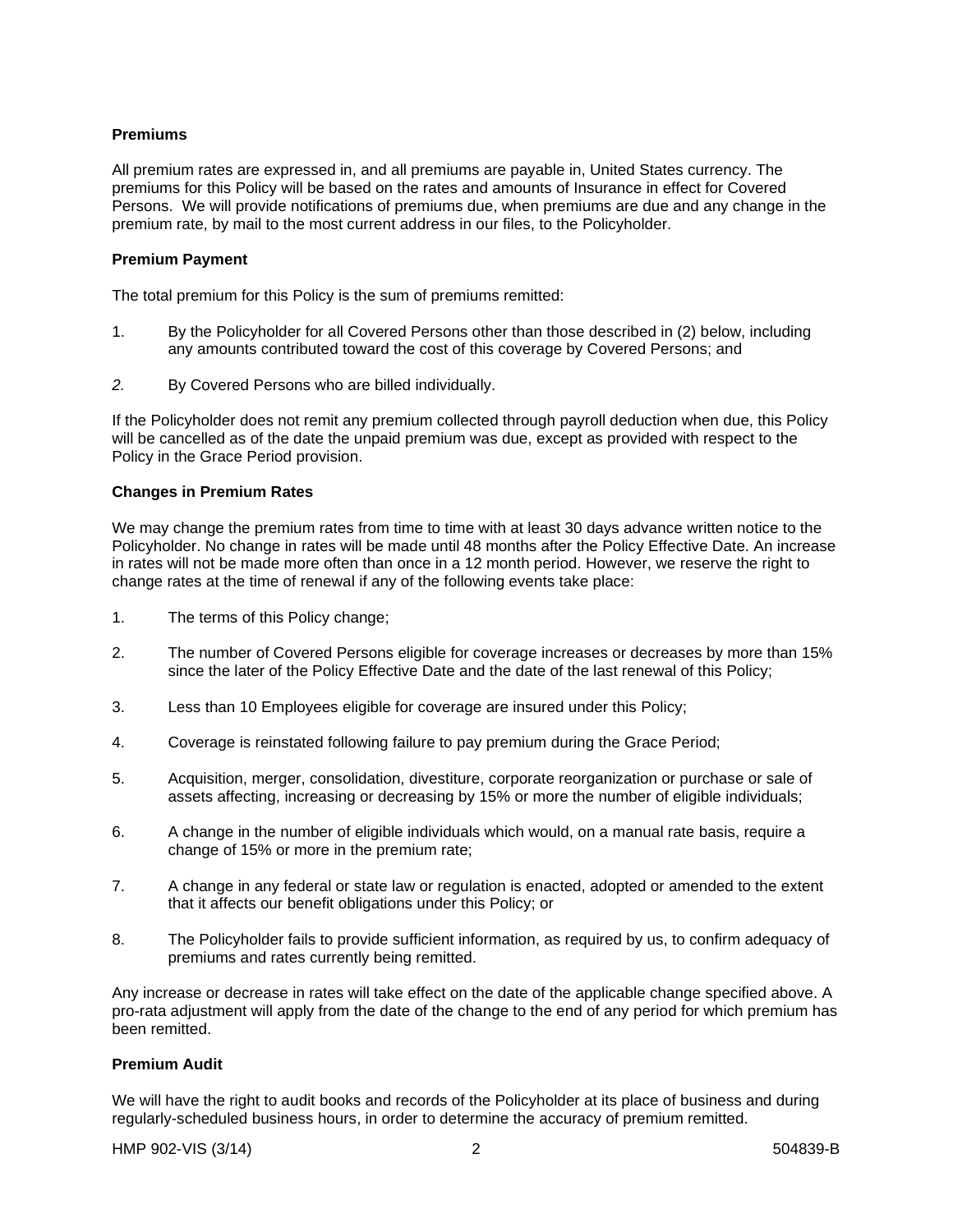## **Legal Actions**

No action at law or in equity may be brought to recover under this Policy less than 60 days after written or authorized electronic proof of loss has been furnished as required by this Policy. No such action will be brought more than two years after the time such written proof of loss must be furnished.

## **Recovery of Overpayment**

If benefits are overpaid, we have the right to recover the amount overpaid by either of the following methods:

- 1. A request for lump sum payment of the overpaid amount.
- 2. A reduction of any amounts payable under this Policy.

If there is an overpayment due when the Covered Person dies, we may recover the overpayment from the Covered Person's estate.

#### **Entire Contract; Changes**

This Policy, including the application (if any), endorsements, amendments and any attached papers constitutes the entire contract of Insurance. No change in this Policy will be valid until approved by one of our executive officers and endorsed on or attached to this Policy. No agent has authority to change this Policy or to waive any of its provisions.

#### **Misstatement of Fact**

If a Covered Person has misstated any fact, all amounts payable under this Policy will be such as the premium paid would have purchased had such fact been correctly stated.

#### **Certificates**

We will provide an electronic copy of the Certificate of Insurance to the Policyholder for distribution by the Policyholder to their covered Employees. The Certificate will list the benefits, conditions and limits of this Policy. It will state to whom benefits will be paid.

#### **Assignment**

The rights and benefits under this Policy may be assigned under certain circumstances. Any Covered Person that wants to make an assignment of his Insurance should see the Policyholder for the conditions and further information.

We assume no responsibility for the validity, sufficiency, or effect of any assignment of a Covered Person's Insurance (including an assignment on a form furnished by us or by the Policyholder).

#### **Incontestability**

All statements made by the Policyholder to obtain this Policy are considered representations and not warranties. No statement will be used to deny or reduce benefits or be used as a defense to a claim, or to deny the validity of this Policy unless the statement is in writing and signed by the insured. After two years from the Policy Effective Date, no such statement will cause this Policy to be contested except for fraud.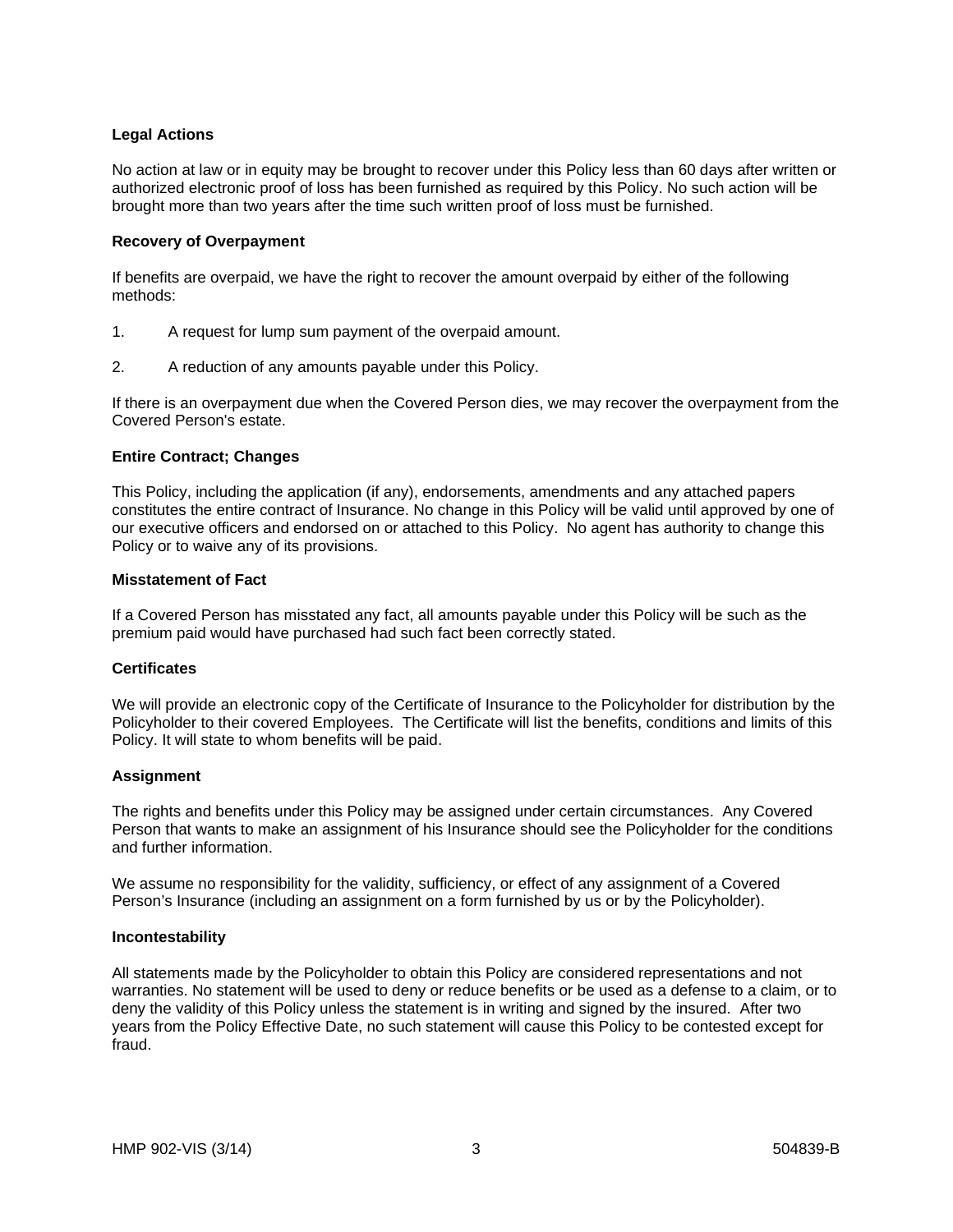#### **Reporting Requirements**

The Policyholder or its authorized agent must report all of the following to us by the Premium Due Date:

- 1. the number of persons insured on the Policy Effective Date;
- 2. the number of persons who are insured after the Policy Effective Date;
- 3. the number of persons whose Insurance has terminated;
- 4. any additional information required by us.

#### **Clerical Error**

A Covered Person's Insurance will not be affected by error or delay in keeping records of Insurance under this Policy. If such error or delay is found, we will adjust the premium fairly.

## **Conformity with Statutes**

Any provisions in conflict with the requirements of any state or federal law that applies to this Policy are automatically changed to satisfy the minimum requirements of such laws.

#### **Compensation Insurance**

This Policy is not in place of and does not affect any requirements for coverage under any Workers' Compensation, Occupational Disease or similar law.

#### **Incorporation**

The provisions of the Certificates issued to the Policyholder, all endorsements and riders, and all endorsements and riders issued to amend this Policy after its effective date are made a part of this Policy.

IN WITNESS WHEREOF **HM Life Insurance Company of New York** has caused this Policy to be executed on the Date of Issue to take effect on the Effective Date.

**President**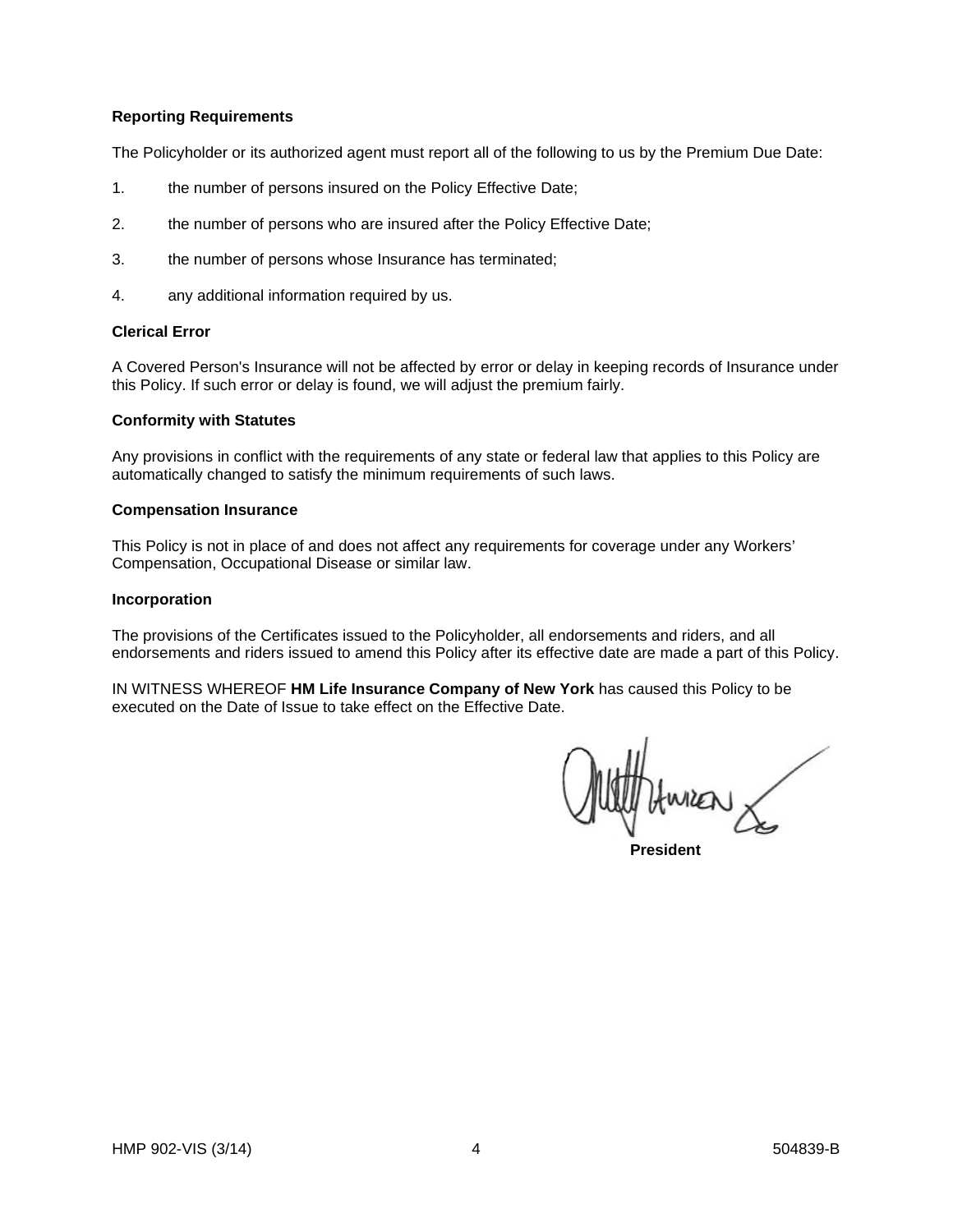# HM Life Insurance Company of New York

# **One Penn Plaza, Suite 1909, New York, NY 10119**

**HM Life Insurance Company of New York** certifies that you will be insured under the Policy Number issued to the Policyholder named below during the time, in the manner, and for the amounts provided in the Policy.

**President**

**POLICYHOLDER:** New York State Teamsters Council-UPS Retiree Health Fund **POLICY EFFECTIVE DATE:** January 01, 2022 **CERTIFICATE EFFECTIVE DATE:** January 01, 2022 **STATE OF ISSUE:** New York

Your coverage under the Policy **HM Life Insurance Company of New York** issued to the Policyholder is shown in this Certificate. If your coverage is changed by an amendment to the Policy, we will provide the Policyholder with a revised Certificate or other notice to be given to you.

# **PLEASE READ THIS CERTIFICATE CAREFULLY**

This Certificate of Insurance has a Table of Contents to help you find specific provisions. It goes into effect, subject to its applicable terms and conditions, at 12:01 AM on the Certificate Effective Date shown above, at the Policyholder's address. The laws of the State of Issue shown above govern this Certificate.

"You" and "your" refer to the Employee; "we", "us", and "our" refer to **HM Life Insurance Company of New York**. Other defined terms are printed with an initial capital letter.

#### **GROUP VISION POLICY • NON-PARTICIPATING**

#### THE POLICY PROVIDES LIMITED BENEFITS

The insurance evidenced by this certificate provides limited benefits health insurance only. It does NOT provide basic hospital, basic medical, major medical, medicare supplement, long term care insurance, nursing home insurance only, home care insurance only, or nursing home and home care insurance as defined by the New York State Insurance Department.

#### **Questions or Comments**

We want to hear from you. If you have any questions about this Certificate, its benefits, the filing of claims, a complaint or a compliment, write to us at the address on the front of this Certificate. We thank you for your loyal patronage.

# **ADMINISTERED BY**

Davis Vision, Inc., 175 E. Houston St., San Antonio, Texas 78205 For Customer Service Call: 800-328-4728

HMC 902-VIS (3/14) 2008 1202 1203 1204839-B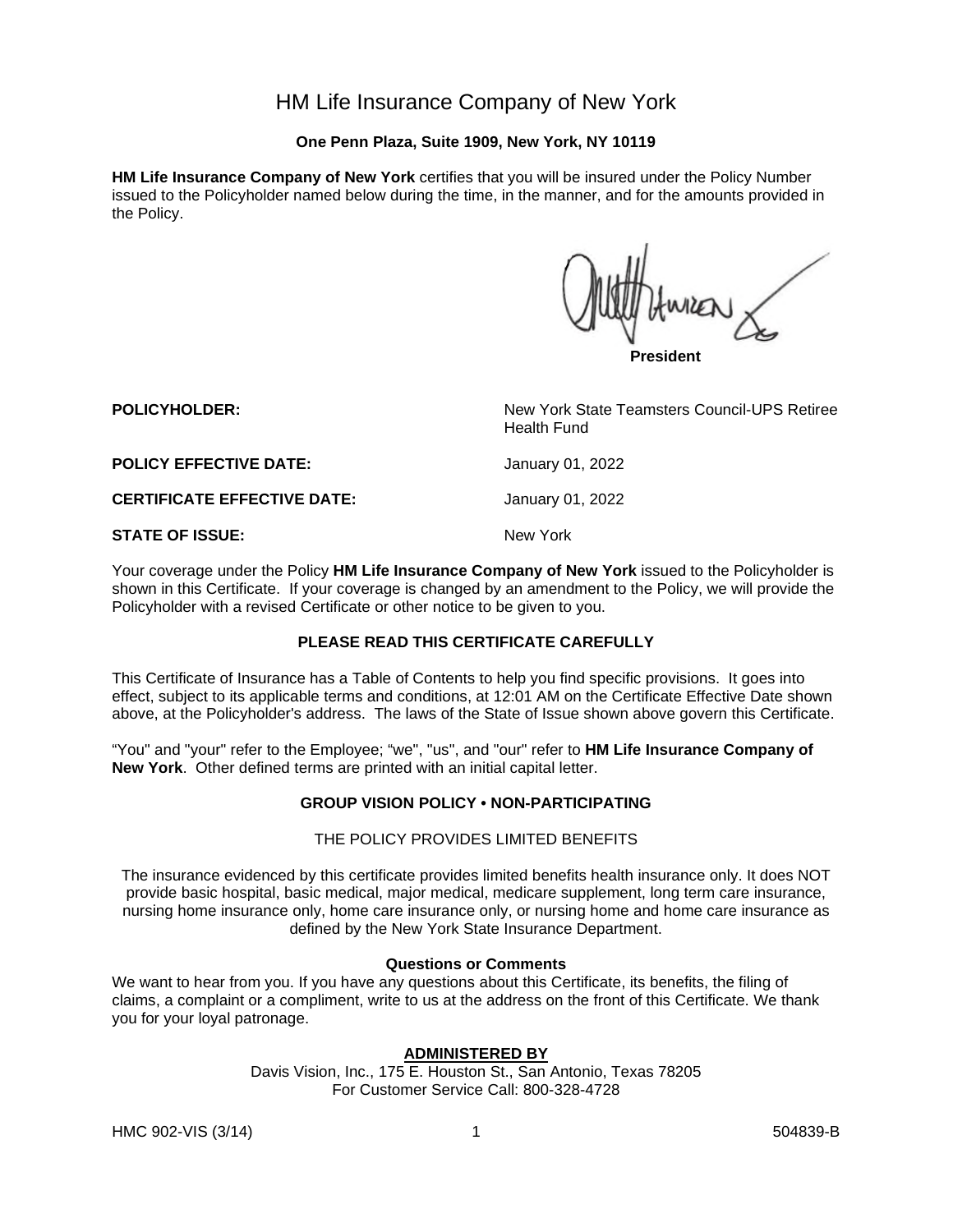# **Table of Contents**

| 16 |
|----|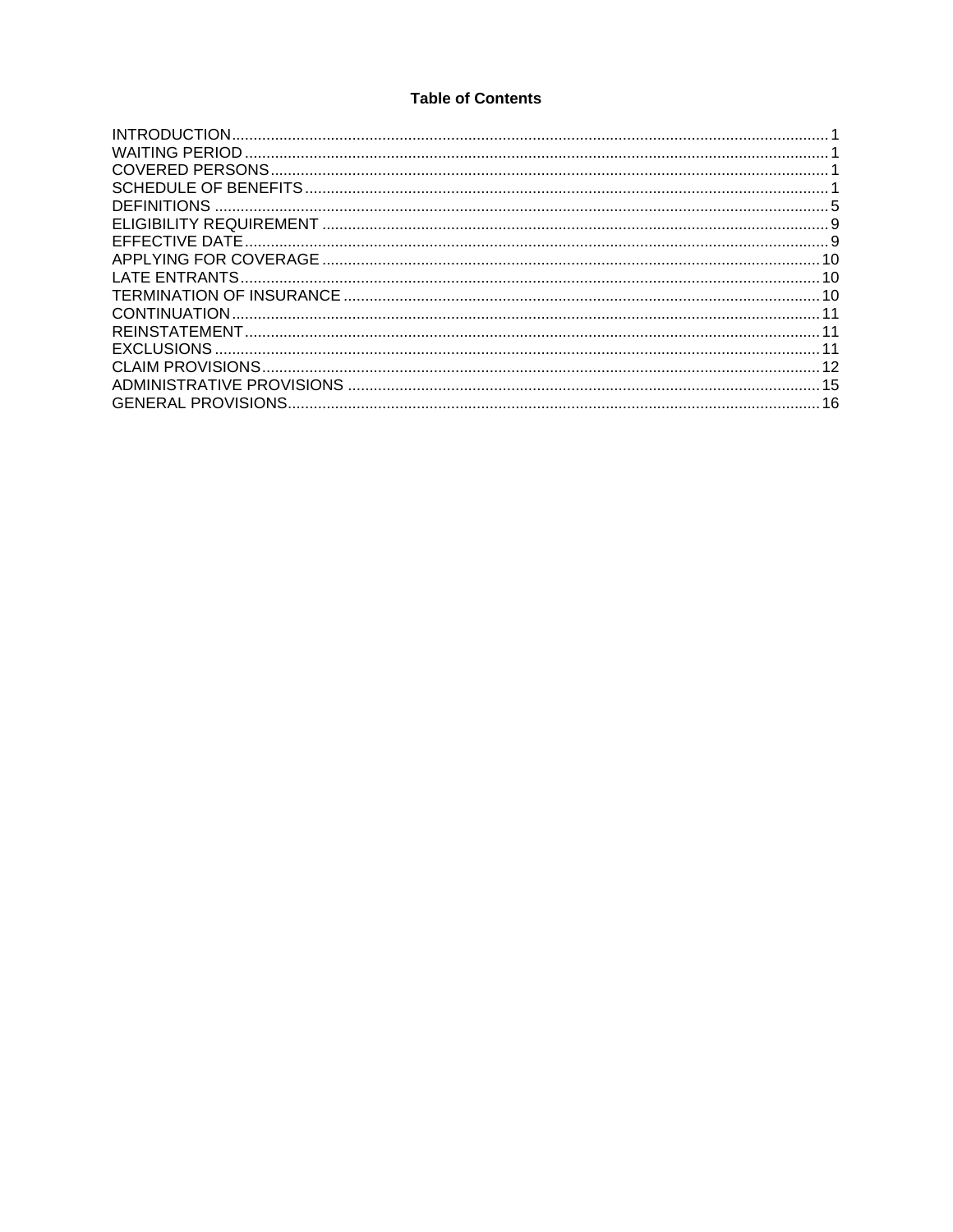#### **INTRODUCTION**

This Certificate is intended to be read in its entirety. In order to understand how benefits are calculated and all the conditions, exclusions and limitations applicable to its benefits, please read all the Certificate provisions carefully.

Subject to the terms and conditions of the Policy, we agree to provide the benefits described in this Certificate in consideration of the Policyholder's remittance of the premium when due, or if you are being billed directly your payment of the required premium when due.

#### **WAITING PERIOD**

The Waiting Period is the period of time that must elapse from the date you are hired before you or your Dependents are eligible for a benefit payment under the Policy. This period is determined by the Policyholder's personnel practices. We will not pay for benefits received during the Waiting Period. If your coverage ends you may have to satisfy a new Waiting Period in order to become insured again under the Policy. See Reinstatement for exceptions.

#### **COVERED PERSONS**

Member **Dependents** 

#### **SCHEDULE OF BENEFITS**

Subject to the terms of the Policy, benefits are payable per Covered Person as shown in the Schedule of Benefits.

A Covered Person may use the Provider of their choice. There are two types of Providers - those that are part of the Network (In-Network Providers) and those that are not part of the Network (Out-of-Network Providers). The payment of benefits varies depending on the type of Provider chosen.

When services or Materials are received from a Provider who is part of the Network, you are responsible for:

- 1. The Copayment, if a cash payment is due the Provider; or
- 2. If an Allowance is provided the difference between the Allowance and the Allowable Charge. We will pay the dollar amount of the Allowance or the Allowable Charge, if less. If the Allowable Charge is more than the Allowance an In-Network Provider may bill you for the difference. Most In-Network Providers will offer an additional discount to help with any overage; or
- 3. If only a Discount is provided the difference between the Discount and the Allowable Charge. If the Allowable Charge is less than the Discount we will pay the Allowable Charge. If the Allowable Charge is less than the Discounted cost an In-Network Provider may bill you for the difference.

Benefits for services or Materials received from a Provider outside of the Network are shown in terms of the dollar amount we will pay you for that service or Material. If you use an Out-of-Network Provider your total responsibility is the difference between the Reimbursement and the Provider's Actual Charge - we will pay the dollar amount of the Reimbursement for that service or Material or the Provider's Actual Charge if less. An Out-of-Network Provider may bill you for the difference.

You will not be paid a separate benefit, charged an additional Copayment or incur any additional cost for any item listed as "Included" or "Included – no Copayment".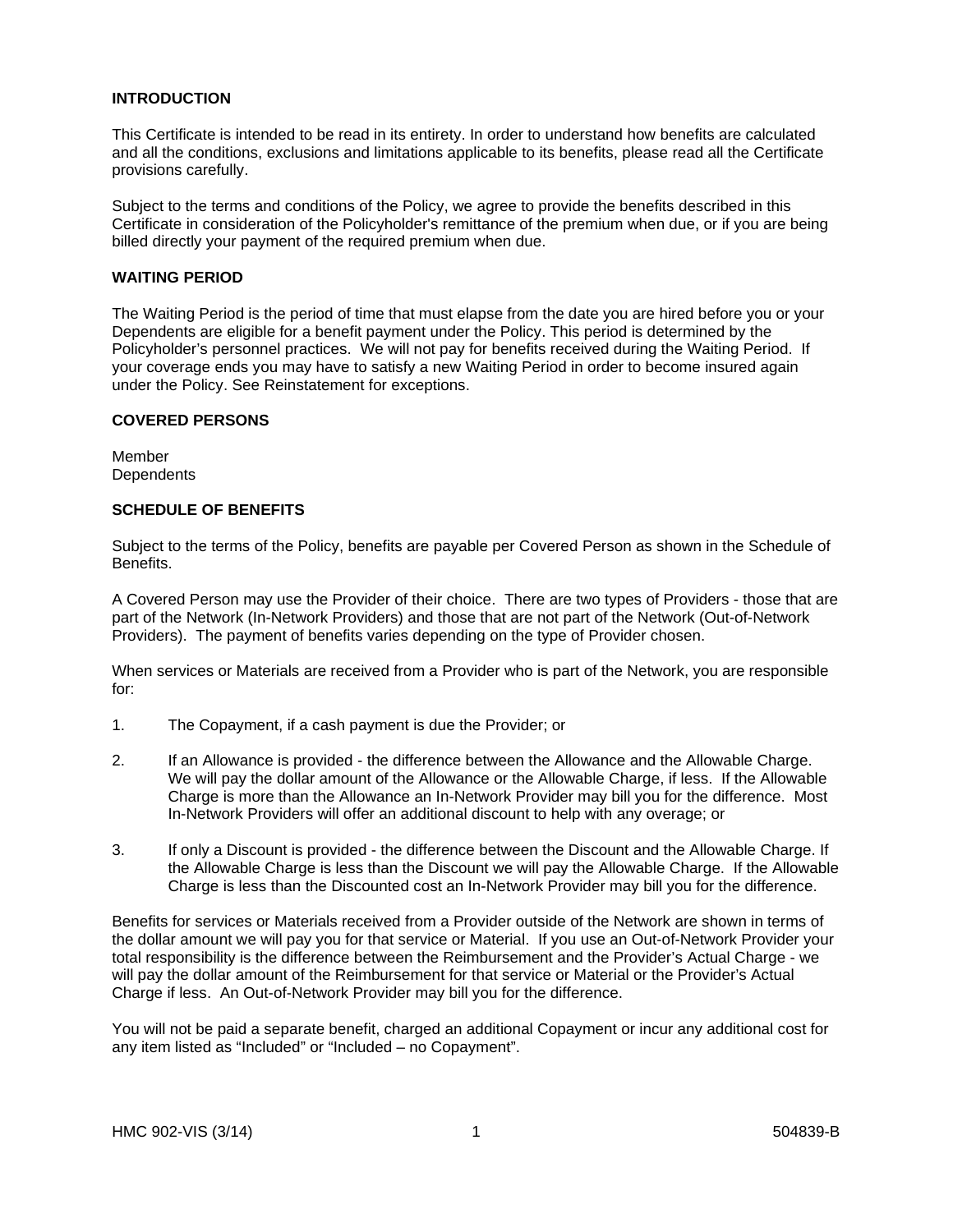|                                                                                                            | <b>In-Network</b>                                      |                                                                                                   |                                                                               |                                        |                                                           |
|------------------------------------------------------------------------------------------------------------|--------------------------------------------------------|---------------------------------------------------------------------------------------------------|-------------------------------------------------------------------------------|----------------------------------------|-----------------------------------------------------------|
| <b>Benefit</b>                                                                                             | <b>Visionworks</b>                                     | <b>Collection</b><br><b>Providers</b>                                                             | <b>Non-Collection</b><br><b>Providers</b>                                     | <b>Out-of-Network</b>                  | <b>Benefit Frequency</b>                                  |
| <b>VISION</b><br><b>EXAMINATION</b>                                                                        |                                                        |                                                                                                   |                                                                               |                                        |                                                           |
| <b>Comprehensive Eye</b><br>Examination                                                                    | Included                                               | Included                                                                                          | Included                                                                      | \$39 Reimbursement For Each Covered    | Person Once Every<br>Calendar year                        |
| <b>Contact Lenses</b><br><b>Evaluation, Fitting</b><br>and Follow-Up<br>In lieu of eyeglasses<br>lenses    |                                                        |                                                                                                   |                                                                               |                                        | For Each Covered<br>Person Once Every<br>Calendar year    |
| Standard - Collection                                                                                      | Not Available                                          | Included                                                                                          | Not Available                                                                 | Not Covered                            |                                                           |
| Standard - Non-<br>Collection                                                                              | Included                                               | Included                                                                                          | Included                                                                      | <b>Not Covered</b>                     |                                                           |
| Specialty - Non-<br>Collection                                                                             | Included<br>\$60 Allowance<br>of 15% on any<br>overage | Included<br>\$60 Allowance<br>Additional discount Additional discount<br>of 15% on any<br>overage | Included<br>\$60 Allowance<br>Additional discount<br>of 15% on any<br>overage | Not Covered                            |                                                           |
| <b>Low Vision</b>                                                                                          |                                                        |                                                                                                   |                                                                               |                                        |                                                           |
| Comprehensive<br>Evaluation                                                                                | \$300 Allowance<br>per Evaluation                      | Evaluation                                                                                        | \$300 Allowance per \$300 Allowance per<br>Evaluation                         | \$300 Allowance per<br>Evaluation      | Once every 60 months<br>for each Covered<br>Person        |
| Follow-up Visit                                                                                            | \$100 Allowance<br>per Follow-up Visit                 | Follow-up Visit                                                                                   | \$100 Allowance per \$100 Allowance per<br>Follow-up Visit                    | \$100 Allowance per<br>Follow-up Visit | Four visits every 60<br>months for each<br>Covered Person |
| <b>VISION MATERIALS</b>                                                                                    |                                                        |                                                                                                   |                                                                               |                                        |                                                           |
| Spectacle Lenses-<br>per pair                                                                              |                                                        |                                                                                                   |                                                                               |                                        | For Each Covered<br>Person Once Every<br>Calendar year    |
| Single Vision                                                                                              | Included                                               | Included                                                                                          | Included                                                                      | \$23 Reimbursement                     |                                                           |
| <b>Bifocal</b>                                                                                             | Included                                               | Included                                                                                          | Included                                                                      | \$37 Reimbursement                     |                                                           |
| <b>Trifocal</b>                                                                                            | Included                                               | Included                                                                                          | Included                                                                      | \$49 Reimbursement                     |                                                           |
| <b>enticular</b>                                                                                           | Included                                               | Included                                                                                          | Included                                                                      | \$60 Reimbursement                     |                                                           |
| <b>Frames</b>                                                                                              |                                                        |                                                                                                   |                                                                               |                                        | For Each Covered<br>Person Once Every<br>Calendar year    |
| Collection<br>Fashion<br>Designer<br>Premier                                                               | Not Available                                          | Included<br>Included<br>Included                                                                  | Not Available                                                                 | Not Covered                            |                                                           |
| Non-Collection                                                                                             | \$120 Allowance<br>of 20% on any<br>overage            | \$120 Allowance<br>Additional discount Additional discount<br>of 20% on any<br>overage            | \$120 Allowance<br>Additional discount<br>of 20% on any<br>overage            | \$40 Reimbursement                     |                                                           |
| <b>Contact Lenses-</b><br>(only one option<br>available per benefit<br>frequency) In lieu of<br>eyeglasses |                                                        |                                                                                                   |                                                                               |                                        | For Each Covered<br>Person Once Every<br>Calendar year    |
| Collection<br>Planned Replacement<br>Disposable                                                            | Not Available                                          | 4 boxes<br>8 boxes                                                                                | Not Available                                                                 | Not Covered                            |                                                           |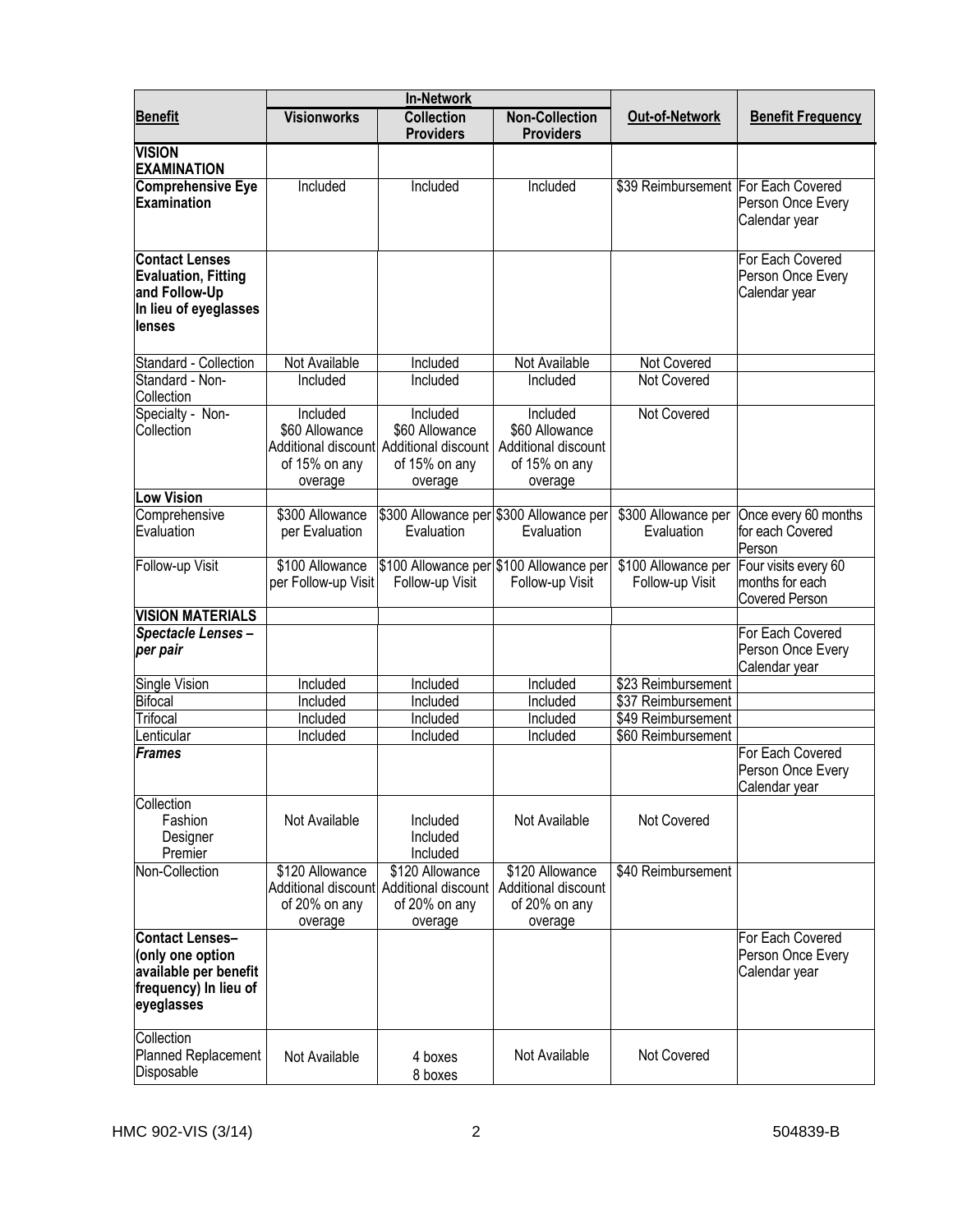|                                                              | <b>In-Network</b>                                |                                                  |                                                  |                                                            |                                                        |
|--------------------------------------------------------------|--------------------------------------------------|--------------------------------------------------|--------------------------------------------------|------------------------------------------------------------|--------------------------------------------------------|
| <b>Benefit</b>                                               | <b>Visionworks</b>                               | <b>Collection</b><br><b>Providers</b>            | <b>Non-Collection</b><br><b>Providers</b>        | <b>Out-of-Network</b>                                      | <b>Benefit Frequency</b>                               |
| Non-Collection                                               | \$100 Allowance                                  | \$100 Allowance                                  | \$100 Allowance                                  | \$35 Reimbursement                                         |                                                        |
|                                                              |                                                  | Additional discount Additional discount          | Additional discount                              |                                                            |                                                        |
|                                                              | of 15% on any                                    | of 15% on any                                    | of 15% on any                                    |                                                            |                                                        |
|                                                              | overage                                          | overage                                          | overage                                          |                                                            |                                                        |
| <b>Visually Required</b>                                     | Included                                         | Included                                         | Included                                         | \$225 Reimbursement                                        |                                                        |
| Contact Lenses - with                                        |                                                  |                                                  |                                                  |                                                            |                                                        |
| prior approval                                               |                                                  |                                                  |                                                  |                                                            |                                                        |
| Lens Options - per<br>pair                                   |                                                  |                                                  |                                                  |                                                            | For Each Covered<br>Person Once Every<br>Calendar year |
| Ultraviolet (UV)<br>Coating                                  | Included                                         | Included                                         | Included                                         | <b>Not Covered</b>                                         |                                                        |
| Polycarbonate Lenses                                         | Included                                         | Included                                         | Included                                         | <b>Not Covered</b>                                         |                                                        |
| <b>Blended Segment</b><br>Lenses                             | Included                                         | Included                                         | Included                                         | <b>Not Covered</b>                                         |                                                        |
| Intermediate Vision<br>Lenses                                | Included                                         | Included                                         | Included                                         | <b>Not Covered</b>                                         |                                                        |
| <b>Standard Progressive</b><br>Lenses (add on to<br>Bifocal) | Included                                         | Included                                         | Included                                         | <b>Not Covered</b>                                         |                                                        |
| <b>Premium Progressive</b><br>Lenses (add on to<br>Bifocal)  | Included                                         | Included                                         | Included                                         | <b>Not Covered</b>                                         |                                                        |
| Plastic Photosensitive<br>Lenses                             | Included                                         | Included                                         | Included                                         | <b>Not Covered</b>                                         |                                                        |
| <b>Polarized Lenses</b>                                      | Included                                         | Included                                         | Included                                         | <b>Not Covered</b>                                         |                                                        |
| Photochromic Glass<br>Lenses                                 | <b>Included</b>                                  | Included                                         | Included                                         | <b>Not Covered</b>                                         |                                                        |
| High-Index Lenses                                            | Included                                         | Included                                         | Included                                         | Not Covered                                                |                                                        |
| <b>Low Vision Aids</b>                                       | \$600 Maximum                                    | \$600 Maximum                                    | \$600 Maximum                                    | \$600 Maximum                                              |                                                        |
|                                                              | Allowance per Aid<br>\$1,200 Lifetime<br>Maximum | Allowance per Aid<br>\$1,200 Lifetime<br>Maximum | Allowance per Aid<br>\$1,200 Lifetime<br>Maximum | Allowance per Aid<br>\$1,200 Lifetime<br>Maximum Allowance |                                                        |
|                                                              | Allowance for all<br>Aids                        | Allowance for all<br>Aids                        | Allowance for all<br>Aids                        | for all Aids                                               |                                                        |

## Davis Vision Collection

In lieu of the frame Allowance, Covered Persons may choose to select any frame from the Davis Vision's Collection. The Collection is available at most participating independent provider offices and features three levels of frames.

In lieu of the non-Collection contact lens Allowance, Members may be fitted with contact lenses from the Davis Vision Collection. Contact lenses from the Davis Vision Collection include the evaluation, fitting and follow-up care.

#### **Examination**

An Exam or Eye examination includes (but is not limited to):

- Case history chief complaint, eye and vision history, medical history
- Entrance distance acuities
- External ocular evaluation including slit lamp examination
- Internal ocular examination
- **Tonometry**

HMC 902-VIS (3/14) 3 3 504839-B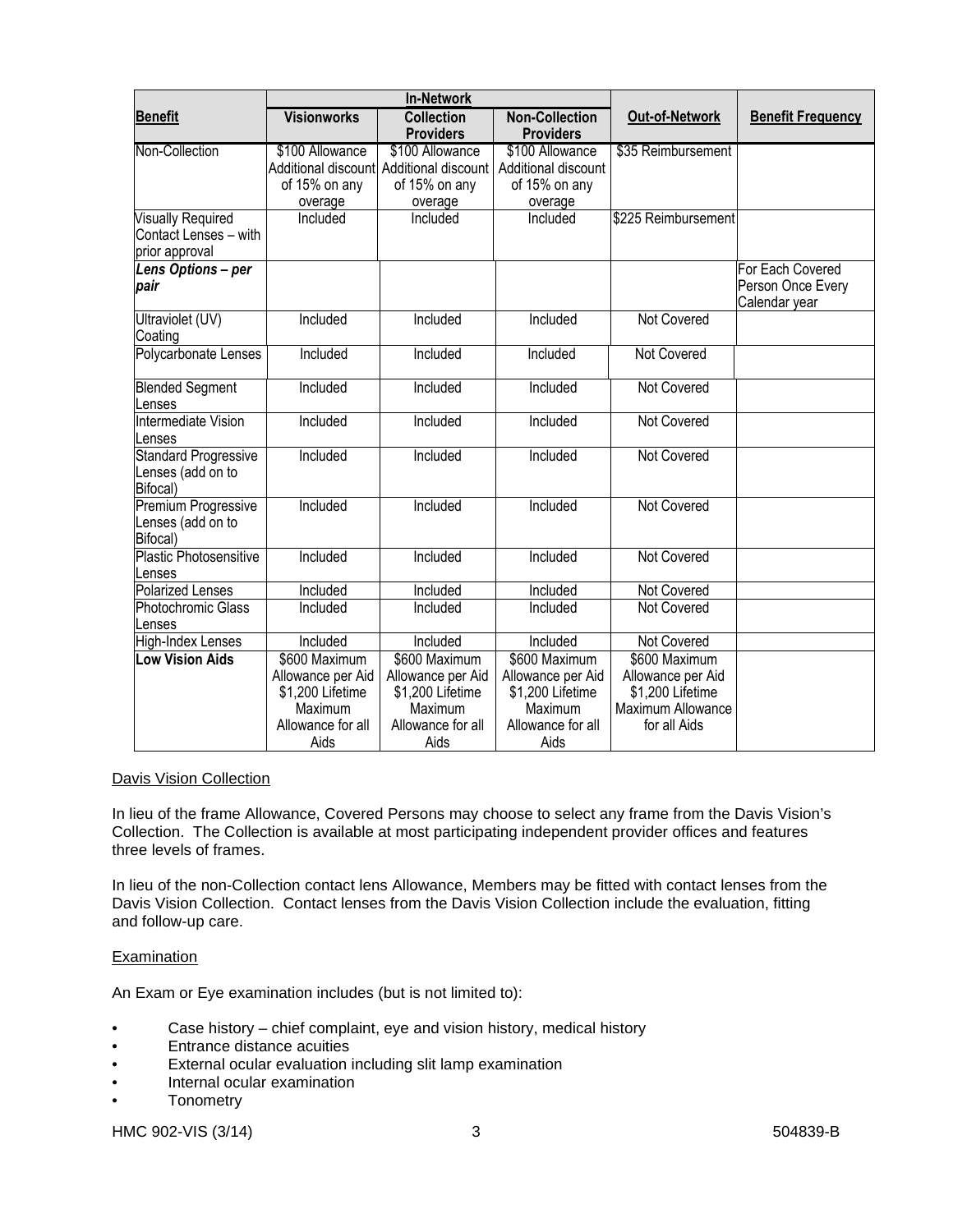- Distance refraction objective and subjective
- Binocular coordination and ocular motility evaluation
- Evaluation of pupillary function
- Biomicroscopy
- Gross visual fields
- Assessment and plan
- Advising on matters pertaining to vision care
- Form completion school, motor vehicle, etc.
- Dilated Fundus Examination (DFE) (diagnostic procedure used in the detection and management of diabetes, glaucoma, hypertension and other ocular and/or systemic diseases) when professionally indicated.

## Visually Required Contact Lenses

Visually Required contact lenses will only be covered when the treating Provider has determined that a Covered Person has a "chronic visual disturbance." For the purposes of this section, chronic visual disturbance means a physiologic change in a Covered Person's vision either innate or acquired that inhibits the Covered Person's ability to achieve functional vision with spectacles such that a Visually Required contact lens is required to achieve the minimum functional vision needed to carry out normal daily activities. Chronic visual disturbance may include the following conditions: Keratoconus, Myopia, progressive or malignant, Hyperopia, Anisometropia, Aniseikonia, Aphakia, Aniridia or Irregular Astigmatism.

Visually Required contact lenses are available only if the treating Provider sends a completed request and supporting documentation showing a diagnosis of one of the foregoing conditions to Davis Vision before the lenses are initially ordered. The Visually Required contact lenses are subject to the maximum benefit Allowance per Frequency period. The Covered Person's benefit is paid in full up to the maximum Allowance during each Frequency period. Any amount due over the Allowance for such lenses during the Frequency period is the Covered Person's responsibility.

Visually Required contact lenses are subject to prior approval. If advance approval for the initial Visually Required contact lenses is not obtained, the standard contact lens benefit may be applied if available. This limitation will not apply if it is shown that it was not reasonably possible to submit the request for approval.

Contact lens evaluation, fitting and follow-up care applies to standard daily wear, disposable, planned replacement, specialty and the Visually Necessary contact lens benefit.

#### Low Vision Program

Low vision is a significant loss of vision, but not total blindness. Ophthalmologists and optometrists specializing in low-vision care can evaluate and prescribe optical devices, and provide training and instruction to maximize the Covered Person's remaining useable vision.

A comprehensive low vision evaluation is performed in addition to an eye examination when the eye examination indicates a need for such an evaluation. This supplemental evaluation includes a history of functional difficulties that involves daily activities. The result of this evaluation may include prescription of various treatments options, including low vision aids, as well as assist the Covered Person with identifying other resources for vision and lifestyle rehabilitation.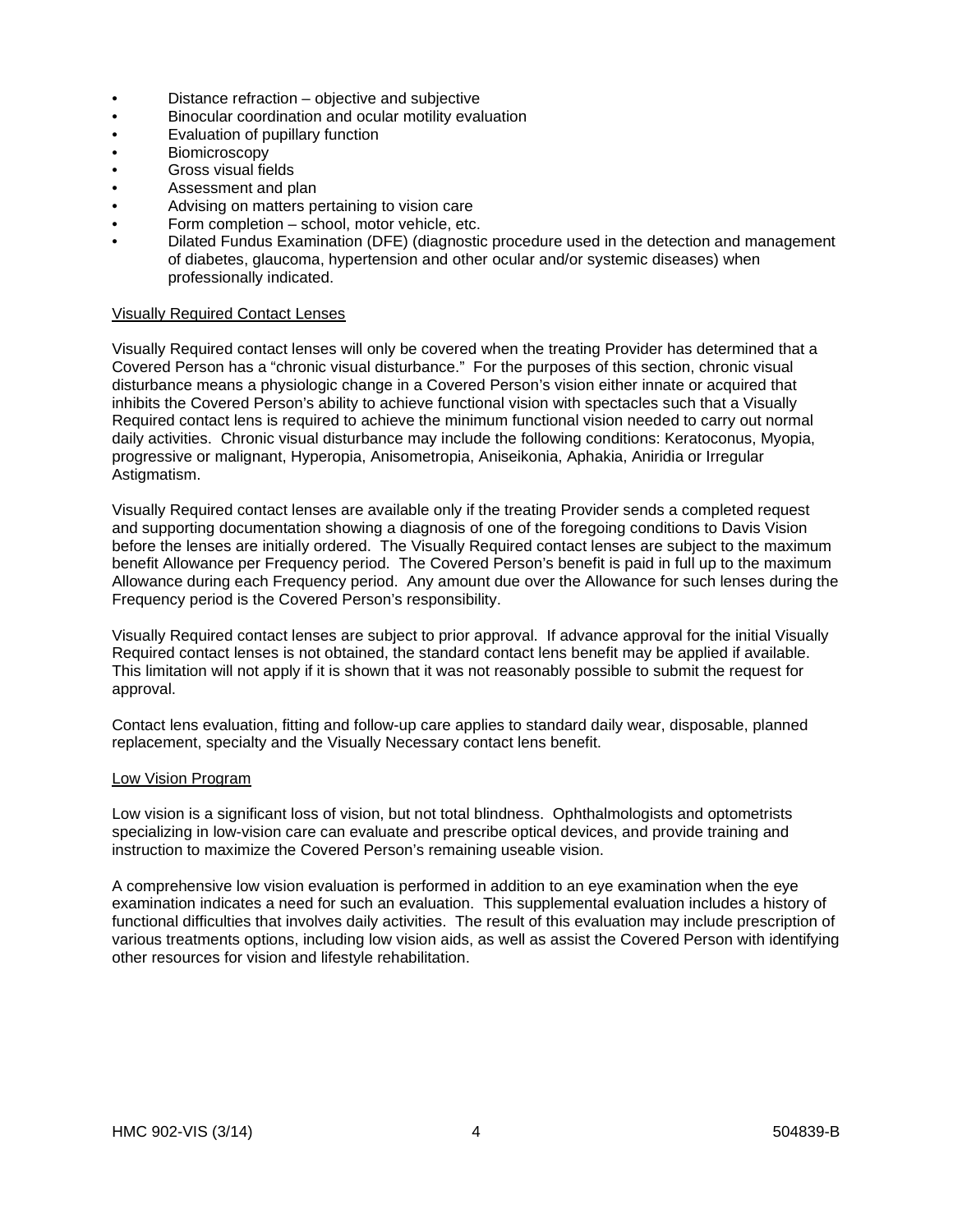The Low Vision Program is available both in and out of network and is subject to prior approval. A completed request must be sent to Davis Vision prior to the initial evaluation. Once approved, a Covered Person is eligible for a comprehensive low vision evaluation and follow-up visits up to the maximum for such evaluation and visits shown above. Low vision aids will be provided as prescribed up to the maximum per aid, subject to the lifetime maximum for all aids shown above. Any amount due over the Allowance above for an evaluation, follow-up visits or aids is the Covered Person's responsibility. If the required approval is not obtained, benefits will be reduced by 50% for any such evaluation, follow-up visits or aids and the remaining charge for such services or supplies will be the Covered Person's responsibility. This limitation will not apply if it is shown that it was not reasonably possible to submit the request for approval.

#### Mail Order Replacement Contact Lens Program

Davis Vision's mail order contact lens replacement service is powered by ABB Optical Group. By accessing www.davisvisioncontacts.com, Davis Vision Members can easily order replacement contact lenses at a discount and have them shipped directly to their doorstep.

#### **DEFINITIONS**

Please note that certain words used in this Certificate have specific meanings. Other than references to he, him, his, you, your, yours, we, us or our, the words defined below and capitalized within the text of this Certificate have the meanings set forth below.

**Allowable Charge** means the amount negotiated between an In-Network Provider and us or our authorized representative as full payment for a Covered Expense shown in the Schedule of Benefits received or purchased by a Covered Person.

**Allowance** means a flat dollar amount payable under the Policy towards a Covered Expense from an In-Network Provider. Allowances are shown in the Schedule of Benefits. If the Providers charge is less than the Allowance we will only pay up to the Providers charge.

**Average Retail Price** means the charge made by other Providers rendering or furnishing vision care, treatment or supplies within the same geographic area.

We will base our determination of the retail price within a geographical area on a study or survey done to determine such charges. Consideration will be given to the nature and severity of the condition being treated including any complications which require additional time, skill, treatment or expertise.

**Certificate** means the document issued for delivery to the Covered Person that lists the benefits, conditions and limits of the Policy.

**Child or Children** means your or your Partner's unmarried natural or unmarried step Child who:

- a. is under age 26; or
- b. each of your unmarried Children who are, under age 26 and attending an accredited educational institution as a full-time student. Coverage for the student described above will continue if he/she takes a leave of absence from school due to illness for a period of 12 months from the last day of attendance in school. The medical necessity of a leave of absence from school must be certified to by the student's attending Physician licensed to practice in the State of New York. Written documentation of the illness must be submitted to Us.

If your Child becomes incapable of self-support due to a developmental disability or physical handicap before reaching the limiting age his coverage may be continued. To continue the Child's coverage we must receive proof of incapacity within 31 days after coverage would otherwise terminate.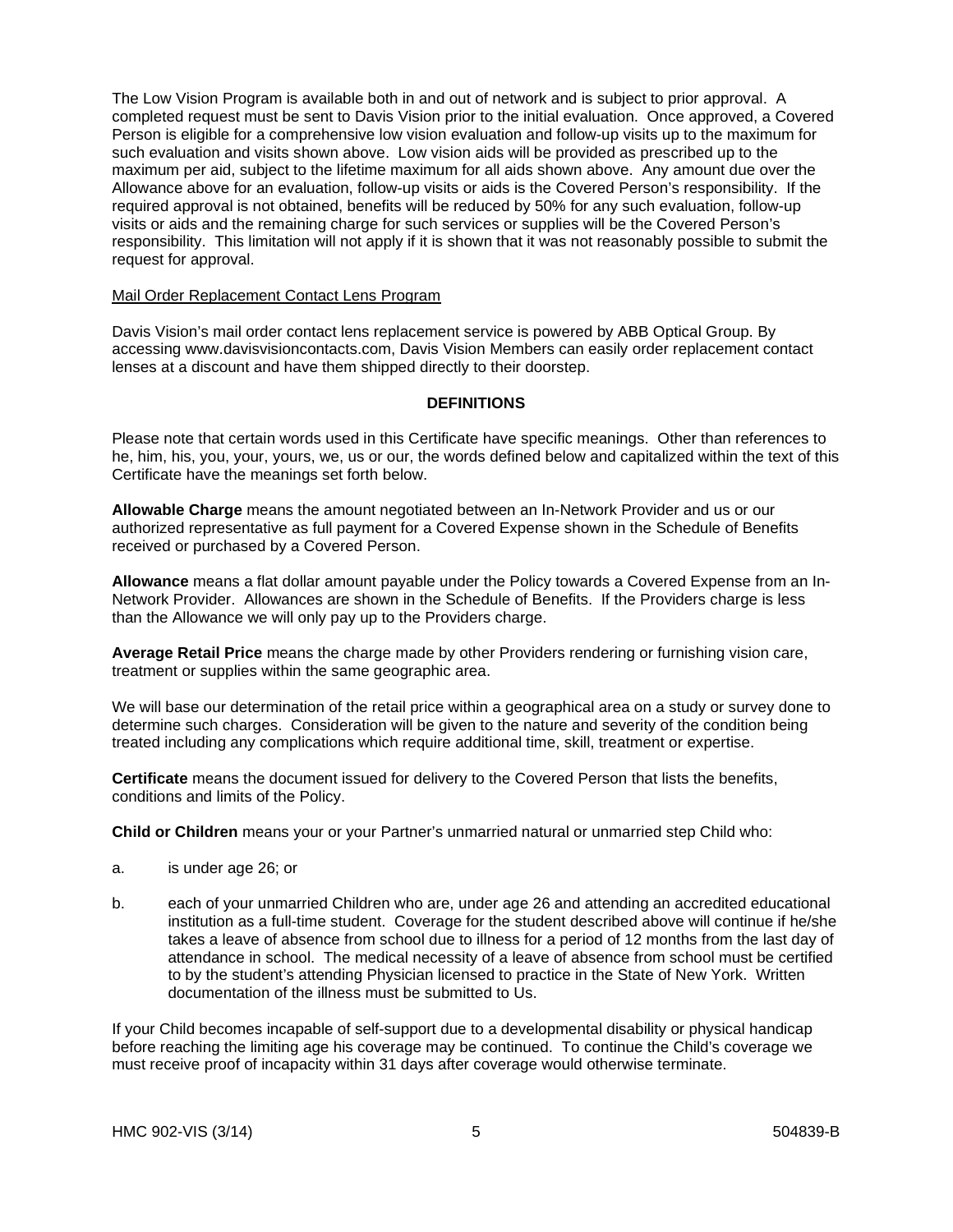This Insurance will continue for as long as the Employee's Insurance stays in force and the Child remains incapacitated. Additional proof may be required from time to time but not more often than once a year.

This term includes a Child who:

- 1. is adopted by or placed for adoption with (including any waiting period prior to the finalization of the Child's adoption), or is party in a suit for adoption by, you or your Partner; or
- 2. is required to be provided coverage by you or your Partner under the terms of a Qualified Medical Child Support Order (QMCSO). A QMCSO will also include a judgment, decree or order issued by a court of competent jurisdiction or through an administrative process established under, and having the force and effect of, state law and which satisfies the QMCSO requirements of ERISA (section 609a).

**Collection** means Davis Vision's frame or contact lens Collection shown in the Schedule of Benefits.

**Copayment** means the amount a Covered Person is required to pay to the Provider prior to an eye examination or toward the cost of Materials. If the Copayment exceeds the Provider's actual cost of service, the Member must pay the lesser of the copayment or the cost of the service, which will also be referred to as the Copayment herein. Copayments are shown in the Schedule of Benefits.

**Covered Expense** means the benefits listed in the Schedule of Benefits. The term "Covered Expense" or "Covered Expenses" does not include:

- 1. Any services or Materials that are not listed in the Schedule of Benefits; or
- 2. Any services or Materials shown as "Not Covered" in the Schedule of Benefits; or
- 3. An additional exam, frame, pair of spectacle lenses or contact lenses for which you have already received either an "In-Network Benefit" or an "Out-of-Network Benefit" during any one Frequency period; or
- 4. More than one type of contact lens at a time during any one Frequency period; or
- 5. The fitting and follow-up care or adjustments to eyeglasses (frames and spectacle lenses including Additional In-Network Items) or contact lenses (including evaluation, fitting and follow-up care) if vision correction is not recommended by a Provider following an eye examination.

**Covered Class or Covered Classes** means either all Members or a subset of such Members distinguished in such a way to be considered in the same situation, such as by job title, number of hours worked, location or employment status who are eligible for the benefits provided by this Policy. Covered Classes are determined by the Policyholder.

**Covered Person or Covered Persons** means a person covered by this Policy. The types of Covered Persons insured under the Policy are shown under Covered Persons in the Schedule of Benefits. For example, if "Member" is shown we insure all eligible Members, if 'Partner' is shown we insure the Employee's eligible Partner, and if "Children" is shown we insure all eligible Children.

**Dependent or Dependents** means an Employee's:

- 1. Partner; or
- 2. Child.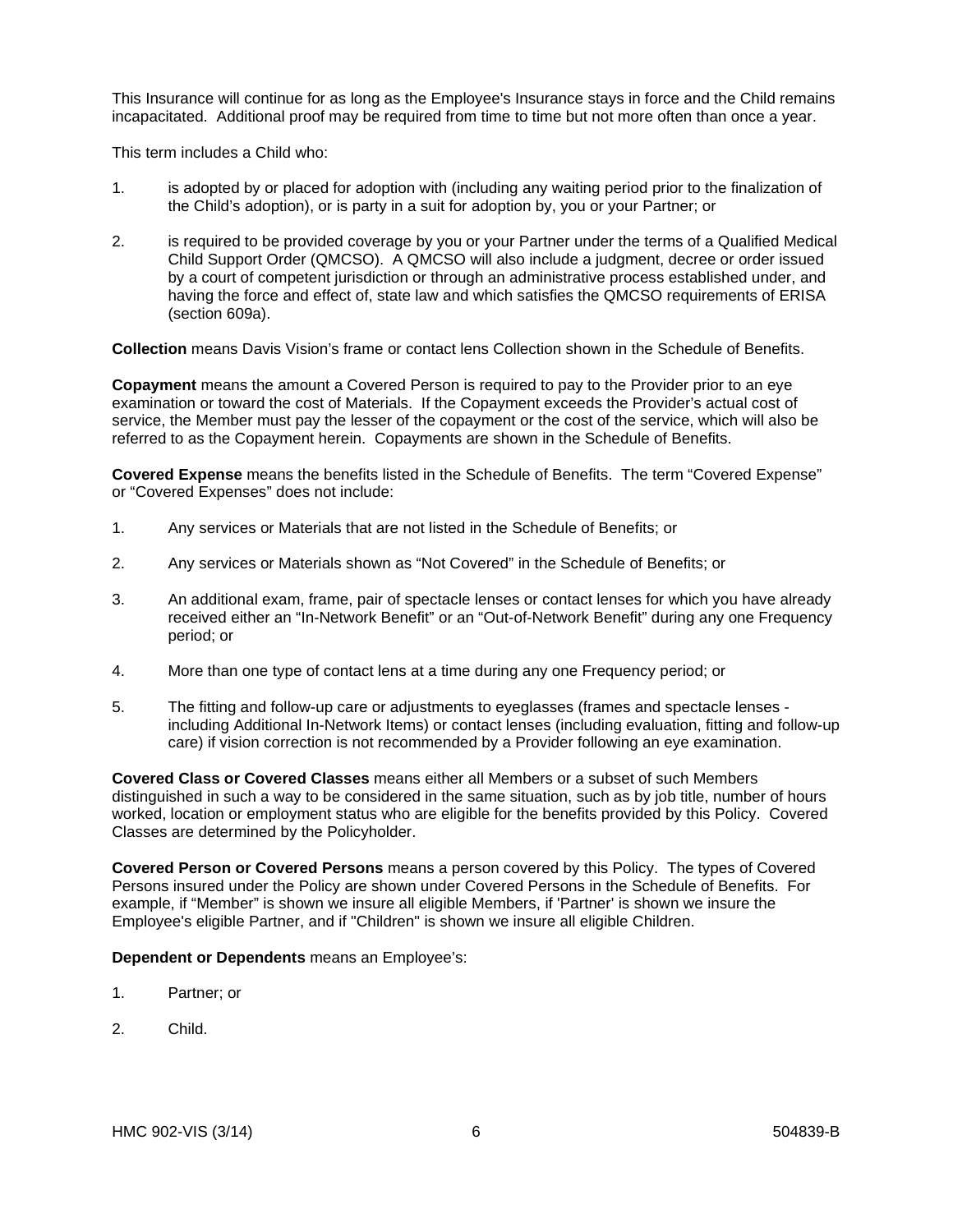**Discount** means the percentage that an In-Network Provider has agreed to reduce his charge by for the requested service, Material or procedure. Discounts are shown in the Schedule of Benefits. Discounted vision services, Materials, supplies and treatments described in the Schedule of Benefits are not underwritten by us.

**Domestic Partner** means an individual who has entered into a domestic partnership with the Employee.

#### **Domestic Partnership Arrangement** means a relationship comprised of:

- 1. Registration as a domestic partnership or, in the case of retirees living outside the City, an alternative affidavit of domestic partnership;
- 2. Proof of cohabitation (e.g., a driver's license, tax return or other sufficient proof); and
- 3. Evidence of two or more of the following:
	- a. A joint bank account
	- b. A joint credit card or charge card
	- c. Joint obligation on a loan
	- d. Status as an authorized signatory on the Partner's bank account, credit card or charge card
	- e. Joint ownership of holdings or investments
	- f. Joint ownership of residence
	- g. Joint ownership of real estate other than residence
	- h. Listing of both Partners as tenants on the lease of the shared residence
	- i. Shared rental payments of residence (need not be shared 50/50)
	- j. Listing of both Partners as tenants on a lease, or shared rental payments, for property other than residence
	- k. A common household and shared household expenses, e.g., grocery bills, utility bills, telephone bills, etc. (need not be shared 50/50)
	- l. Shared household budget for purposes of receiving government benefits
	- m. Status of one as representative payee for the other's government benefits
	- n. Joint ownership of major items of personal property (e.g., appliances, furniture)
	- o. Joint ownership of a motor vehicle
	- p. Joint responsibility for Child care (e.g., school documents, guardianship)
	- q. Shared Child-care expenses, e.g., babysitting, day care, school bills (need not be shared 50/50)
	- r. Execution of wills naming each other as executor and/or beneficiary
	- s. Designation as beneficiary under the other's life insurance policy
	- t. Designation as beneficiary under the other's retirement benefits account
	- u. Mutual grant of durable power of attorney
	- v. Mutual grant of authority to make health care decisions (e.g., health care power of attorney)
	- w. Affidavit by creditor or other individual able to testify to Partners' financial interdependence
	- x. Other item(s) of proof sufficient to establish economic interdependency under the circumstances of the particular case.

**Enrollment Period** means a period of time agreed upon by the Policyholder and us or our authorized representative during which a Member may apply for Insurance.

**Frequency** means the time period shown in the Schedule of Benefits during which you are eligible for the Covered Expenses shown in the Schedule of Benefits.

**He, him or his** means an individual, male or female.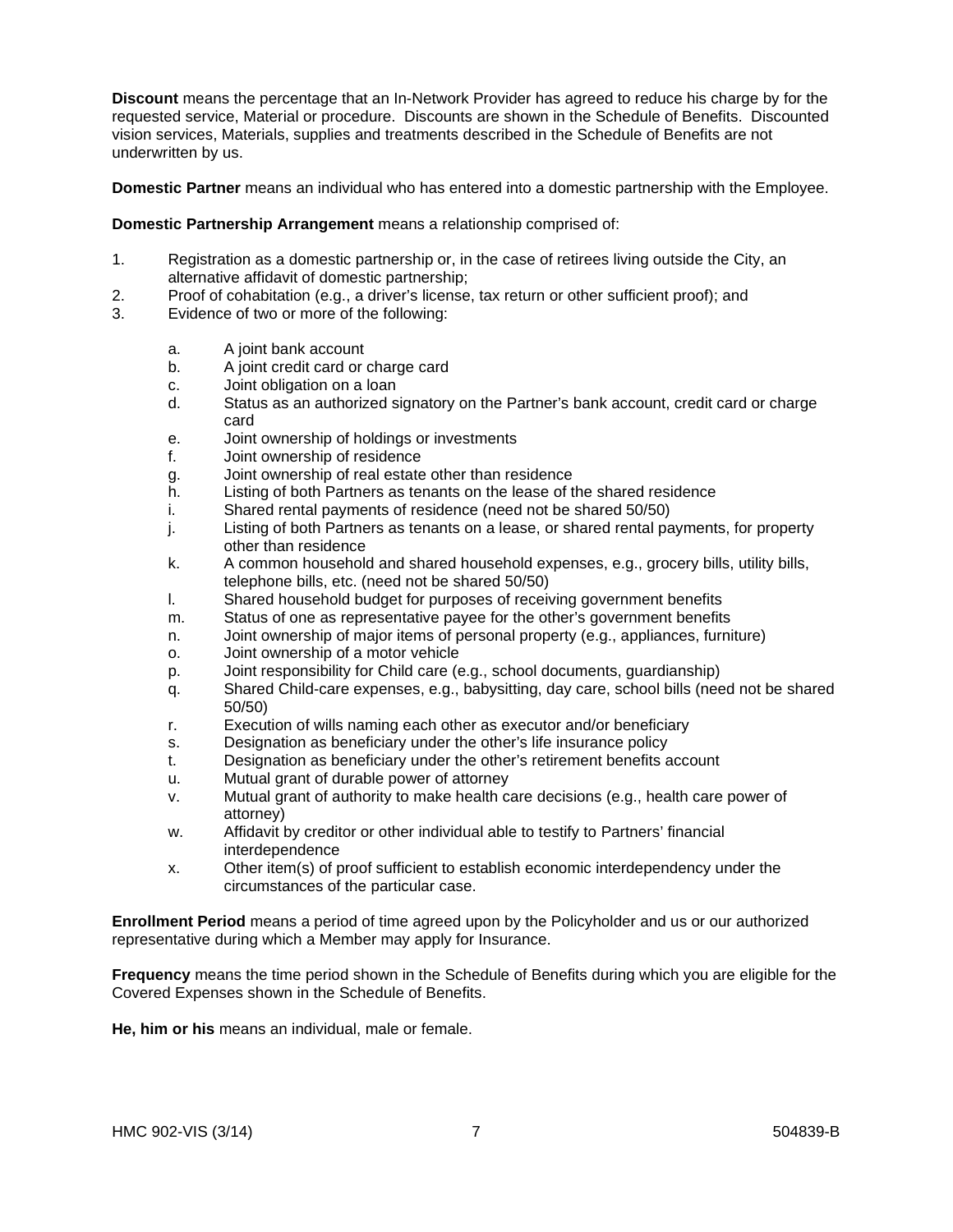**In-Network Provider** means a Provider who has entered into a contract with us or our authorized representative to provide eye examinations and/or Materials on an Allowable Charge basis. These Providers are part of our or our authorized representatives Network and will not bill you for more than:

- 1. The Copayment; or
- 2. Any difference between the Allowance and the amount he agreed to as total Reimbursement (the Allowable Charge).

**Insurance** means the group vision care insurance provided to you and your Dependents, if any, under the Policy.

**Life Event** means one of the following: (1) your marriage or divorce; (2) the death of your spouse; (3) the birth or adoption of your Child; (4) the death of your Child; (5) a change in the employment status of your spouse; or (6) a change in your employment status.

**Materials** means frames and lenses provided to a Covered Person for ophthalmic correction under the terms and conditions of the Policy.

**Member** means a person:

- 1. Who is employed by the Policyholder as either an associate or employee; and
- 2. Who works the minimum number of hours to be eligible for the benefits provided by the Policy as determined by the Policyholder.

**Network** means a group of Providers who have entered into a contract with us or our authorized representative to provide eye examinations and/or Materials on a Scheduled Fee basis. Available Networks are shown in the Schedule of Benefits.

**Out-of-Network Provider** means Providers of optometric services who have not entered into a contract with us or our authorized representative to provide vision care services. An Out-of-Network Provider may bill you for the difference between the Reimbursement and his total charge (the Provider's Actual Charge).

**Partner** means your spouse or domestic partner:

- 1. By marriage; or
- 2. By a union between two adults having the effect of marriage that is recognized by law in the state where you reside; or
- 3. By a mutual agreement, recognized by the Policyholder, between two consenting adults who:
	- a. are not married or legally separated;
	- b. occupy the same residence; and
	- c. share household expenses.

**Policyholder** means the entity shown on the cover page of this Certificate.

**Provider** means a practitioner who is a legally qualified professional providing eye examinations, refractive and/or post-refractive services and surgery within the scope of their license. This term includes an ophthalmologist, an optometrist, an optician or a surgeon recognized as such in accordance with the laws of the State in which the services are provided. The Policy recognizes two categories of Providers; In-Network Providers and Out-of-Network Providers. Refer to these Definitions for further information.

HMC 902-VIS (3/14) 8 8 504839-B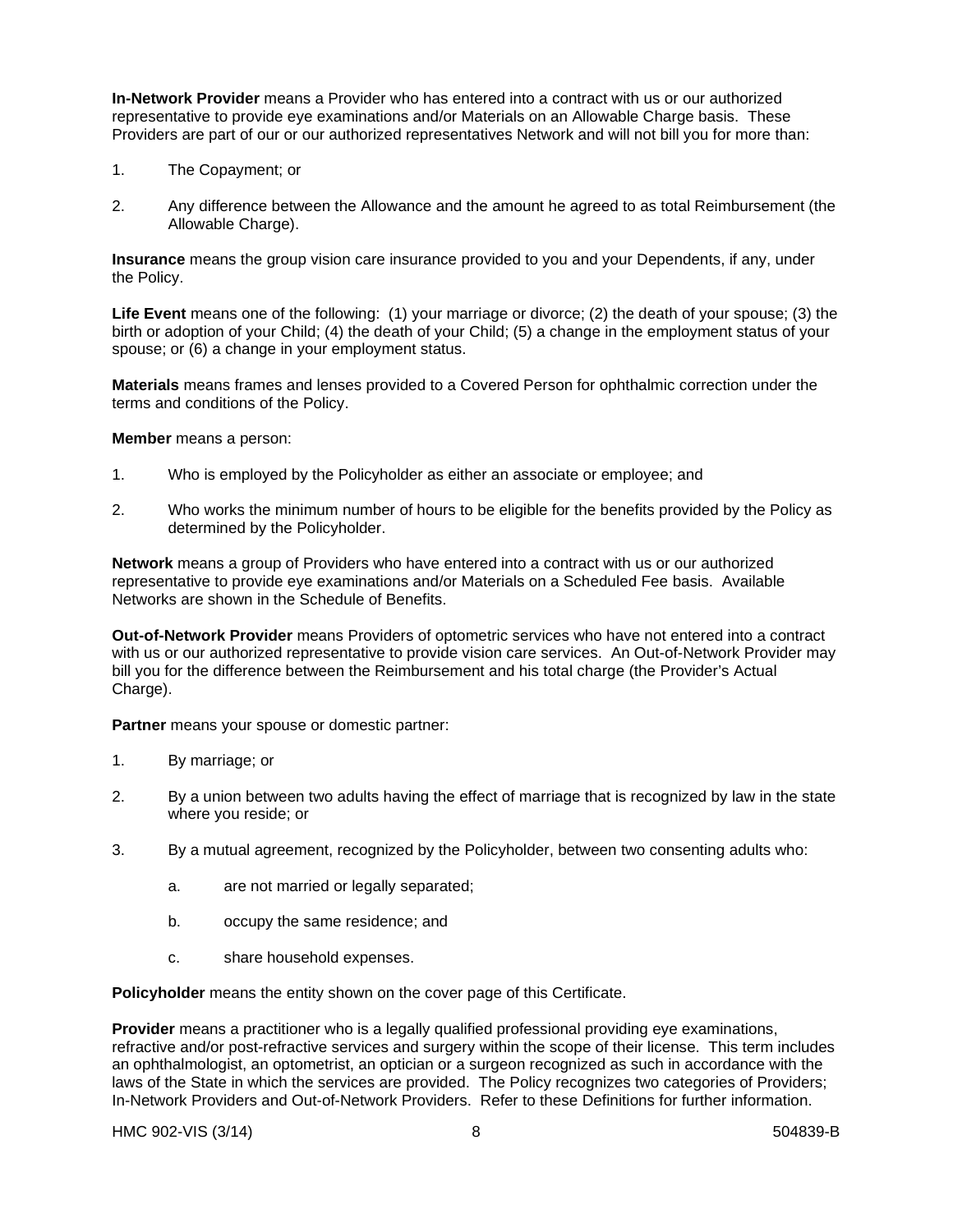This term does not include services performed by a member of the Covered Person's immediate family.

**Provider's Actual Charge** means the total amount charged by a Provider for a Covered Expense.

**Reimbursement** means a flat dollar amount payable under the Policy towards a Covered Expense from an Out-of-Network Provider. Reimbursement levels are shown in the Schedule of Benefits. If the Providers charge is less than the Reimbursement we will only pay up to the Providers charge.

**Visually Required** means a service, supply or treatment which is:

- 1. Ordered by a Provider;
- 2. Required for treatment or management of a medical condition or symptom;
- 3. Provided in accordance with approved and generally accepted medical and surgical practice.

# **ELIGIBILITY REQUIREMENT**

You are eligible for coverage under the Policy provided:

- 1. You meet the applicable definition shown in Definitions; and
- 2. You have completed the Waiting Period, if any, shown in the Schedule of Benefits.

Your Dependents are eligible for coverage under the Policy provided both you and your Dependents meet the applicable definition shown in Definitions.

No person is eligible for Insurance under this Policy as both a Member and Dependent at the same time. If both Partners are eligible as a Member one but not both may elect Dependent coverage.

### **EFFECTIVE DATE**

You and your eligible Dependent's Insurance becomes effective on the date:

- 1. A completed and approved enrollment form, if any, is submitted for the person or persons to be insured; and
- 2. The required contribution for the person or persons to be insured has been submitted by your Employer or the required premium for the person or persons to be insured has been paid by you.

A newborn Dependent Child is automatically covered from birth provided we receive notification within 31 days after the birth of the newborn. A Child adopted by you or your Partner, or placed for adoption with, or who is a party in a suit for adoption with you or your Partner is covered automatically provided we receive notification:

- 1. If a newborn within 31 days after the Child's birth; or
- 2. If not a newborn within 31 days after the date of adoption, date of placement for adoption or the date the Child becomes a party in a suit for adoption by you or your Partner.

A Child required to be provided coverage by you or your Partner under the terms of a Qualified Medical Child Support Order (QMCSO) is covered automatically from the date stipulated in the judgment, decree or order issued by a court of competent jurisdiction or through an administrative process established under, and having the force and effect of, state law and which satisfies the QMCSO requirements of ERISA (section 609a).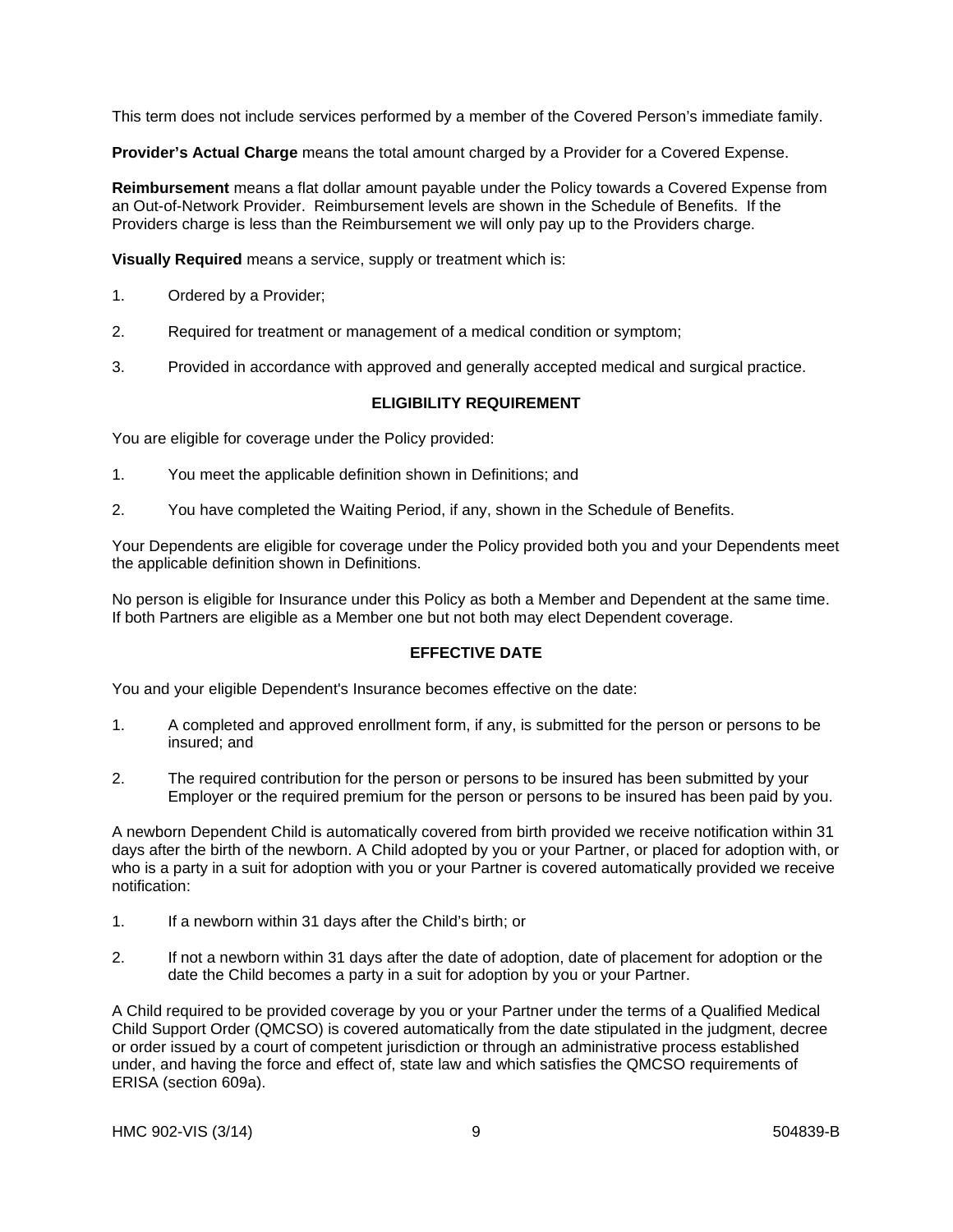## **APPLYING FOR COVERAGE**

You may only apply for coverage on yourself or your Dependents during the following periods:

- 1. Within 31 days after the date you are or your Dependent is first eligible for coverage;
- 2. During an Enrollment Period; or
- 3. Within 31 days of a Life Event.

You cannot apply for coverage on yourself or your Dependents at any other time. If you do not enroll yourself or your Dependent when first eligible you and/or your Dependents will be considered a Late **Entrant** 

#### **LATE ENTRANTS**

A person who meets the Eligibility Requirement will be considered a late entrant if the Member:

- 1. Does not apply for his Insurance or the Dependent's Insurance within 31 days of the first day of the month following the date he or that Dependent is first eligible; or
- 2. Elects coverage on himself and/or his Dependents within 31 days of the date he or that Dependent is first eligible and subsequently voids such coverage within that time period.

If a Member does not apply for his Insurance or Dependents Insurance when he or his Dependent is first eligible he must wait until the Policyholder's next Enrollment Period or a Change in Family Status to enroll himself or his Dependents.

#### **TERMINATION OF INSURANCE**

Please read the Continuation of Insurance section of this Policy for information on continuation after eligibility for coverage would otherwise end.

The Insurance on a Covered Person will end on the earliest date below:

- 1. The first of the month following the date this Policy or Insurance for a Covered Class is terminated; or
- 2. The day following the date the Covered Person is no longer in a Covered Class or satisfies eligibility requirements under this Policy; or
- 3. The last day of the last period for which premium is paid; or
- 4. The day he reports for active duty in the armed forces of the United States or any other country; or
- 5. The end of any period of continuation, as provided by the Policyholder's personnel practices; or
- 6. With respect to a Dependent, the first day of the month following the date of the death of the Member or first day of the month following the date the Dependent is no longer in a Covered Class or satisfies eligibility requirements under this Policy; or
- 7. The first day of the month following the date the Employee retires from active service with the Policyholder.

Termination will not affect a claim for benefits incurred while coverage was in effect.

HMC 902-VIS (3/14) 10 504839-B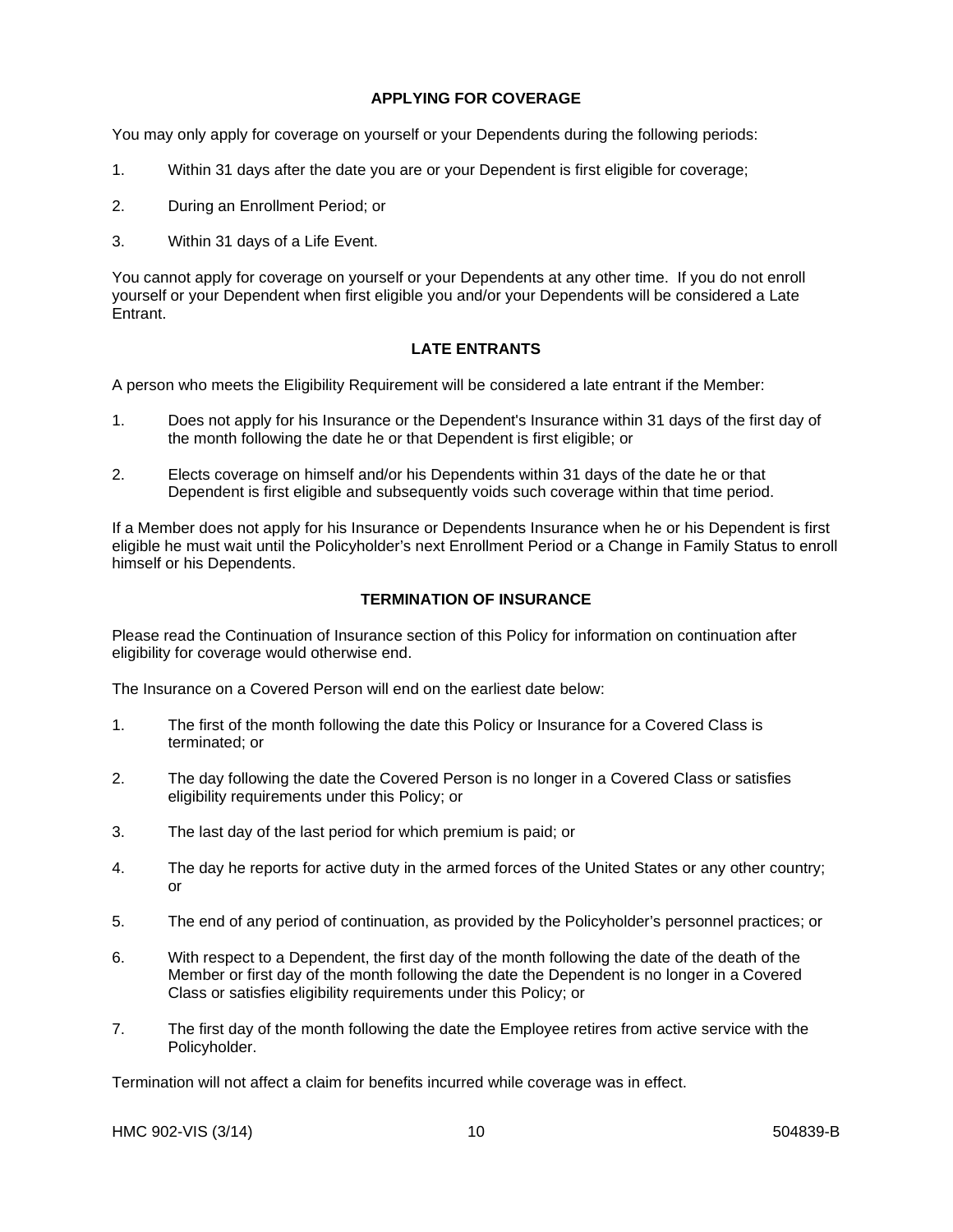#### **CONTINUATION**

#### 1. Family and Medical Leave

Your coverage and your Dependents coverage may be continued during absences for family or medical leave. If you are on a family or medical leave of absence, coverage will continue, provided any required premium is paid when due and the Policyholder has approved the leave in writing. Coverage will be continued for up to the greater of the leave period required by the federal Family and Medical Leave Act or the leave period required by applicable state law.

### 2. Military Leave

If you or one of your Dependents is called upon to serve in the armed forces of the United States that person's coverage will be continued during such absence until he reports for active duty. Coverage continued during a military leave of absence is subject to notifying your Employer of such leave in writing and continued payment of any required premium when due.

#### 3. Other Layoff or Leave of Absence

If you are temporarily laid off or given a leave of absence, other than a military leave or a family or medical leave, your coverage and your Dependents coverage may be continued provided any required premium is paid when due and your Employer has approved the leave in writing. Temporary layoff or leave of absence means you are temporarily absent from work for the period of time that has been agreed to in advance in writing by your Employer. Normal vacation time is not considered a temporary layoff or leave of absence.

## 4. COBRA

In general, the Consolidated Omnibus Budget Reconciliation Act (COBRA) requires employers, (other than certain church employers) who normally employed at least 20 or more employees in the prior calendar year, to temporarily extend their health care coverage to certain categories of employees and their covered Dependents when, due to certain "qualifying events," they are no longer eligible for group coverage. Contact the Policyholder for more information about COBRA and the events that may allow you or your Dependents to temporarily extend vision coverage.

#### **REINSTATEMENT**

If Insurance ends because you become a full time member of the armed forces of the United States you will not have to satisfy any applicable Waiting Period provided you re-enroll yourself and your Dependents and return to Active Service after you leave active military service within the applicable time period specified in the Uniform Services Employment and Reemployment Rights Act (USERRA). If you do not re-enroll yourself and your Dependents within 31 days of the date you return to Active Service from a military leave you must wait until the next Enrollment Period or a Life Event to enroll.

If a Dependent's Insurance ends because he becomes a full time member of the armed forces of the United States that person may be re-enrolled if eligible provided he is re-enrolled within the applicable time period specified in the Uniform Services Employment and Reemployment Rights Act (USERRA). If you do not re-enroll this person within 31 days you must wait until the next Enrollment Period or a Life Event to enroll this person.

## **EXCLUSIONS**

Benefits will not be paid for, and the term "Covered Expenses" will not include charges arising from:

1. Any Covered Expense not shown in the Schedule of Benefits or any expenses shown as "Not Covered" in the Schedule of Benefits.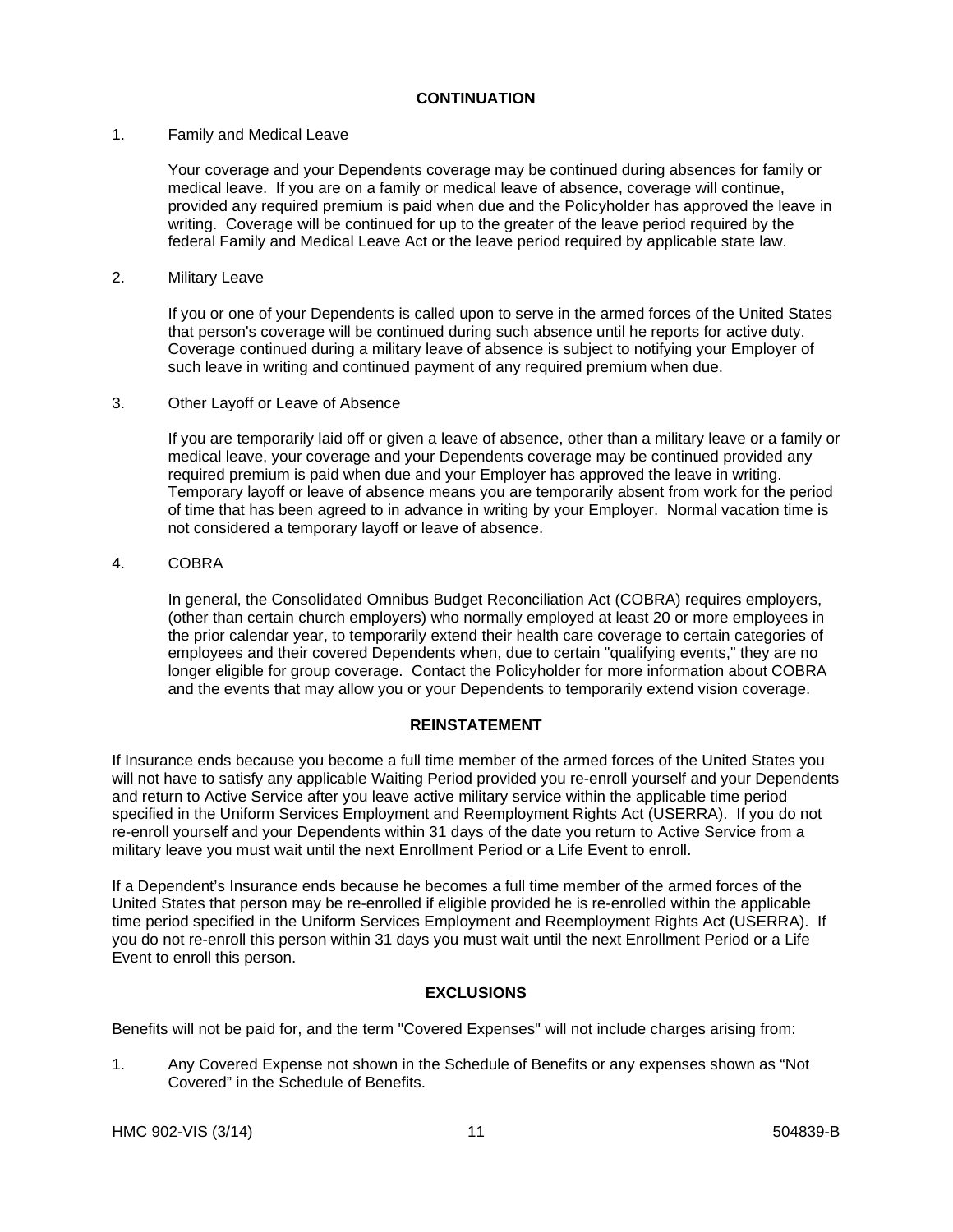- 2. Eye examinations required by an employer as a condition of employment except, as otherwise provided under the Safety Program.
- 3. Services or Materials provided in connection with special procedures such as orthoptics and visual training (including but not limited to "Corneal Refractive Therapy" ("CRT), or "orthokeratology"), or in connection with medical or surgical treatment (including laser vision correction) except as provided herein.
- 4. Materials which do not provide vision correction, except as provided herein.
- 5. Charges for the replacement of lost or stolen lenses or frames within the applicable benefit Frequency period in the Schedule of Benefits.
- 6. Sickness or injury for which benefits are provided by a workers' compensation act or other similar legislation.
- 7. Illness, accident, treatment or condition arising out of war or act of war (declared or undeclared), or while performing service in the Armed Forces or units auxiliary thereto.
- 8. Illness, accident, treatment or condition arising out of intentionally self-inflicted injury or injury sustained while participation in a felony, riot or insurrection.
- 9. Services or supplies furnished to a Covered Person before the effective date of his Insurance under the Policy or after the date a Covered Person's Insurance ends.
- 10. Any medical treatment rendered outside the United States, its possessions, Mexico or Canada.
- 11. Services rendered by practitioners who do not meet the definition of Provider.
- 12. Expenses covered by any other group insurance.
- 13. Expenses covered by a health maintenance organization or hospital or medical services prepayment plan available through an employer, union or association.
- 14. Any expenses for which benefits are provided by any union welfare plan or governmental program or a plan required by law.
- 15. Comprehensive low vision evaluations, subsequent follow-up visits following such evaluation or low vision aids for which prior approval was not obtained from us or our authorized representative.
- 16. For Visually Required contact lenses prescribed for a Covered Person for which prior approval was not obtained from us or our authorized representative.
- 17. Refraction-only claims.

#### **CLAIM PROVISIONS**

#### **In-Network**

A Covered Person must contact an In-Network Provider before receiving services for a Covered Expense. The In-Network Provider will verify his eligibility for Covered Expenses with us or our authorized representative before the examination takes place. The Provider will submit Covered Person's claim directly to us or our authorized representative.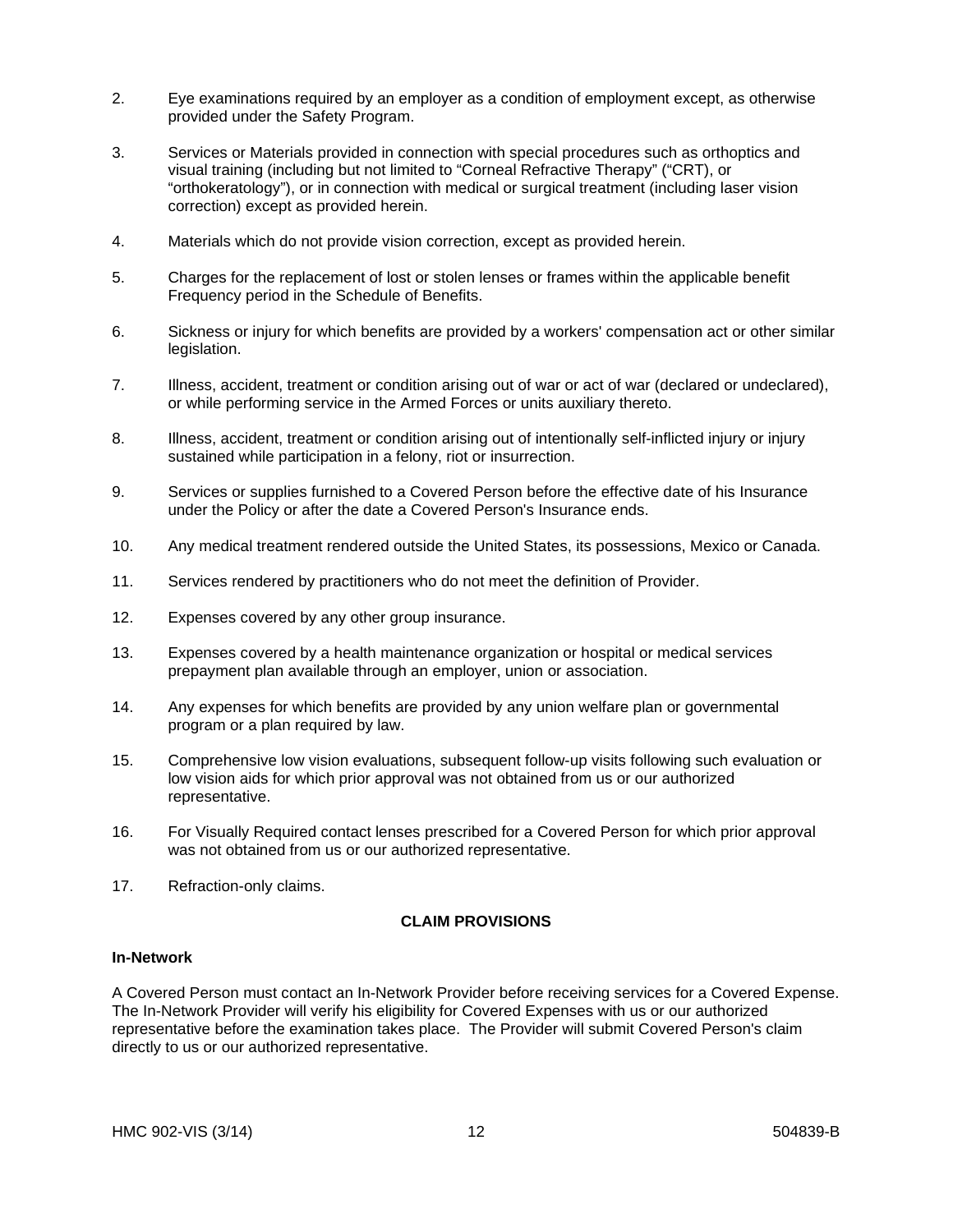#### **Out-of-Network**

When a Covered Person uses an Out-of-Network Provider he must first pay the billed charge and then submit a claim.

- 1. Notice of Claim written or authorized electronic/telephonic notice of claim must be given to us within 20 days after a Covered Expense is incurred or as soon as reasonably possible. If written or authorized electronic/telephonic notice is not given in that time, the claim will not be invalidated or reduced if it is shown that written or authorized electronic/telephonic notice was given as soon as was reasonably possible. Notice can be given to us at our Administrative Office, such other place as we may designate for the purpose, or to our authorized representative. Notice should include the Policyholder's name and the Covered Person's name, address, Policy and Policy Number.
- 2. Claim Forms we will send claim forms for filing proof of loss when we receive notice of a claim. If such forms are not provided within 15 days after we receive notice, the proof requirements will be met by submitting, within the time fixed in this Policy for filing proof of loss, written or authorized electronic proof of the nature and extent of the loss for which the claim is made.
- 3. Proof of Loss written or authorized electronic proof of loss satisfactory to us must be given to us at our Administrative Office, such other place as we may designate for the purpose, or to our authorized representative within 120 days of the loss for which claim is made.

If (a) benefits are payable as periodic payments and (b) each payment is contingent upon continuing loss, then proof of loss must be submitted within 120 days after the termination of each period for which we are liable.

If written or authorized electronic notice is not given within that time, no claim will be invalidated or reduced if it is shown that such notice was given as soon as reasonably possible.

4. Payment of Claims - we will pay benefits due under this Policy for any loss immediately upon receipt of due written or authorized electronic proof of such loss, but not more than 60 days after receipt of proof of loss.

All benefits will be paid in United States currency. All benefits payable under this Policy, unless otherwise stated, will be payable to the Covered Person or to his estate.

If we are to pay benefits to the Covered Person's estate or to a person who is incapable of giving a valid release, we may pay up to \$1,000 to a relative by blood or marriage that we believe is equitably entitled. Any payment made by us in good faith pursuant to this provision will fully discharge us to the extent of such payment and release us from all liability.

#### **Right to Receive and Release Needed Information**

We have the right to obtain or give information needed to coordinate benefit payments with other plans. This can be from or to any other insurance company, organization or person, subject to the consent of the Covered Person. Any Covered Person claiming benefits must furnish us with the necessary information needed to coordinate benefit payments.

#### **Right to Make Payments**

We have the right to pay any other organization, as needed, to properly carry out this provision. Any such payments made in good faith are considered benefits paid under the Policy, and fully discharge our liability, to the extent of such payments.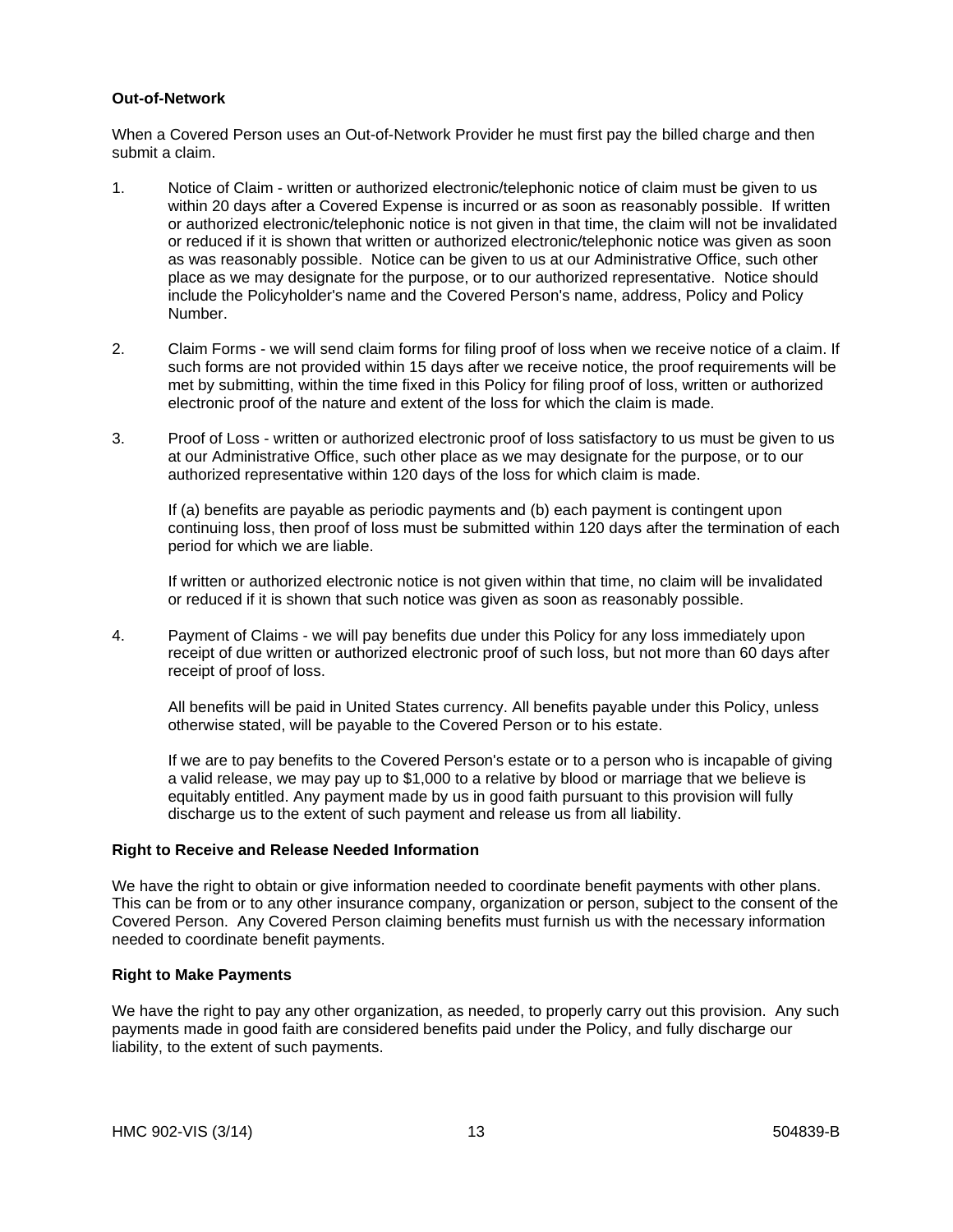## **Right to Recovery**

We have the right to retrieve any excess amounts that may have been paid out should they exceed the provisions of the Policy. This can be from the Covered Person for whom the payments were made. It can also be from any other insurance company or organization.

#### **Review**

If the claim is wholly or partly denied, our notice will include:

- 1. Reasons for such denial;
- 2. Reference to specific Certificate provisions, rules or guidelines on which the denial was based;
- 3. A description of the additional information needed to support your claim;
- 4. Information concerning your right to request that we review our decision; and
- 5. A description of our review procedures, time limits and notice of your right to bring civil action.

This request must be in writing and must be received by us no more than 180 days after you receive notice of our claim decision. As part of this review, you may:

- 1. Send us written comments;
- 2. Review any non-privileged information relating to your claim; or
- 3. Provide us with other information or proof in support of your claim.

We will review your claim promptly after receiving your request. We will advise you of the results of our review within 60 days after we receive your request, or within 120 days if there are special circumstances that require more time (such as the need to hold a hearing). Our decision will be in writing and will include reference to specific policy provisions, rules or guidelines on which the decision was based, and notice of your right to bring a civil action.

#### **Claimant Cooperation**

Failure of a claimant to cooperate with us in the administration of the claim may result in termination of the claim. Such cooperation includes, but is not limited to, providing any information or documents needed to determine whether benefits are payable or the actual benefit amount due.

#### **Administration**

The Policyholder has given us the authority to review claims for the benefits provided by this Policy and for deciding appeals of denied claims. In this role we shall have the authority, in our discretion, to interpret the terms of the Policy, to decide questions of eligibility for coverage or benefits under the plan, and to make any related findings of fact. All decisions made by us in this capacity shall be final and binding on participants and beneficiaries of the plan to the full extent permitted by state and federal law.

We will have no responsibility with respect to the administration of the benefit provided by this Policy except as described above. It is understood that our sole liability to the Policyholder and Covered Persons under the Policy shall be for the payment of benefits provided under this Policy.

We may contract with another entity to perform this function on our behalf.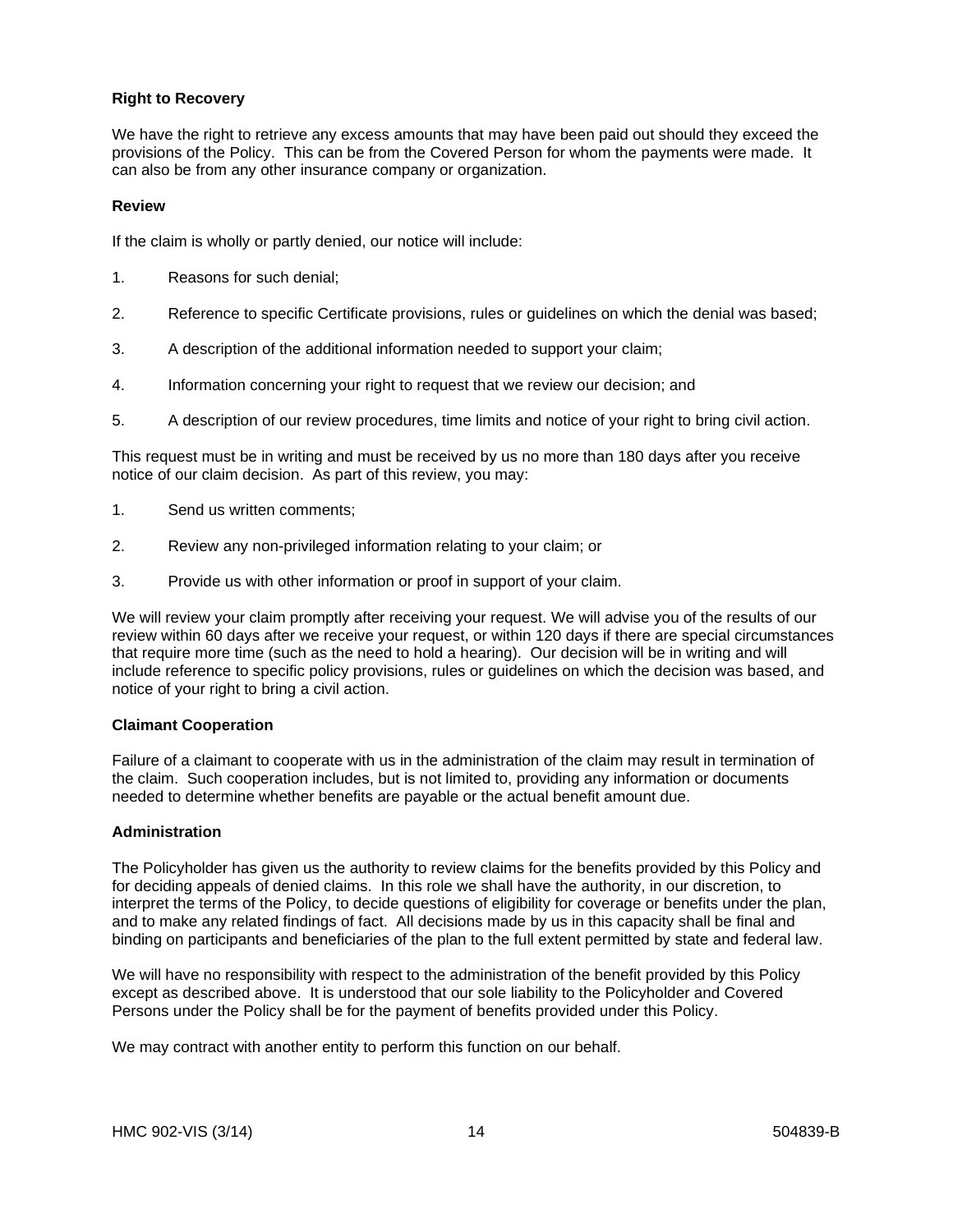## **Legal Actions**

No action at law or in equity may be brought to recover under this Policy less than 60 days after written or authorized electronic proof of loss has been furnished as required by this Policy. No such action will be brought more than two years after the time such written proof of loss must be furnished.

#### **Recovery of Overpayment**

If benefits are overpaid, we have the right to recover the amount overpaid by either of the following methods:

- 1. A request for lump sum payment of the overpaid amount.
- 2. A reduction of any amounts payable under this Certificate.

If there is an overpayment due when the Covered Person dies, we may recover the overpayment from the Covered Person's estate.

### **ADMINISTRATIVE PROVISIONS**

If a premium is not paid when due, we will cancel this Policy at the end of the last period for which premium was paid, subject to the Grace Period provision. Premium Due Dates are shown in the Schedule of Benefits*.* The Policyholder has the sole responsibility to notify Covered Persons of such termination.

### **Contributions**

You may be required to contribute toward all or part of your and your Dependent's Insurance under the Policy. If so, you must agree to:

- 1. Have all or a portion of the cost of both your Insurance and your Dependent's Insurance deducted from your pay; or
- 2. Remit all or a portion of the cost of both your Insurance and your Dependent's Insurance directly to the Policyholder; or
- 3. Remit the entire cost of both your Insurance and your Dependent's Insurance directly to us or our authorized representative. A Covered Person may elect to pay any premium billed directly monthly, quarterly, semi-annually or annually.

#### **Direct Billing**

If you are being billed directly you will receive a request for payment from us or our authorized representative on or before the premium due date. The premium due date will be shown on the request for payment. You should pay the amount due on or before the premium due date. Payment of the entire premium as it becomes due will maintain the Covered Person's Insurance in force through the date immediately before the next premium due date.

There is a 31 day grace period for remittance of premium billed directly. If you do not pay the premium on or before the premium due date, you may pay the premium during this 31 day period. A Covered Person's Insurance under the group Policy will remain in force during the grace period. If premium is not remitted before the end of the grace period, the Covered Person's Insurance will terminate automatically at 12:01 A.M. on the last day for which premium was paid.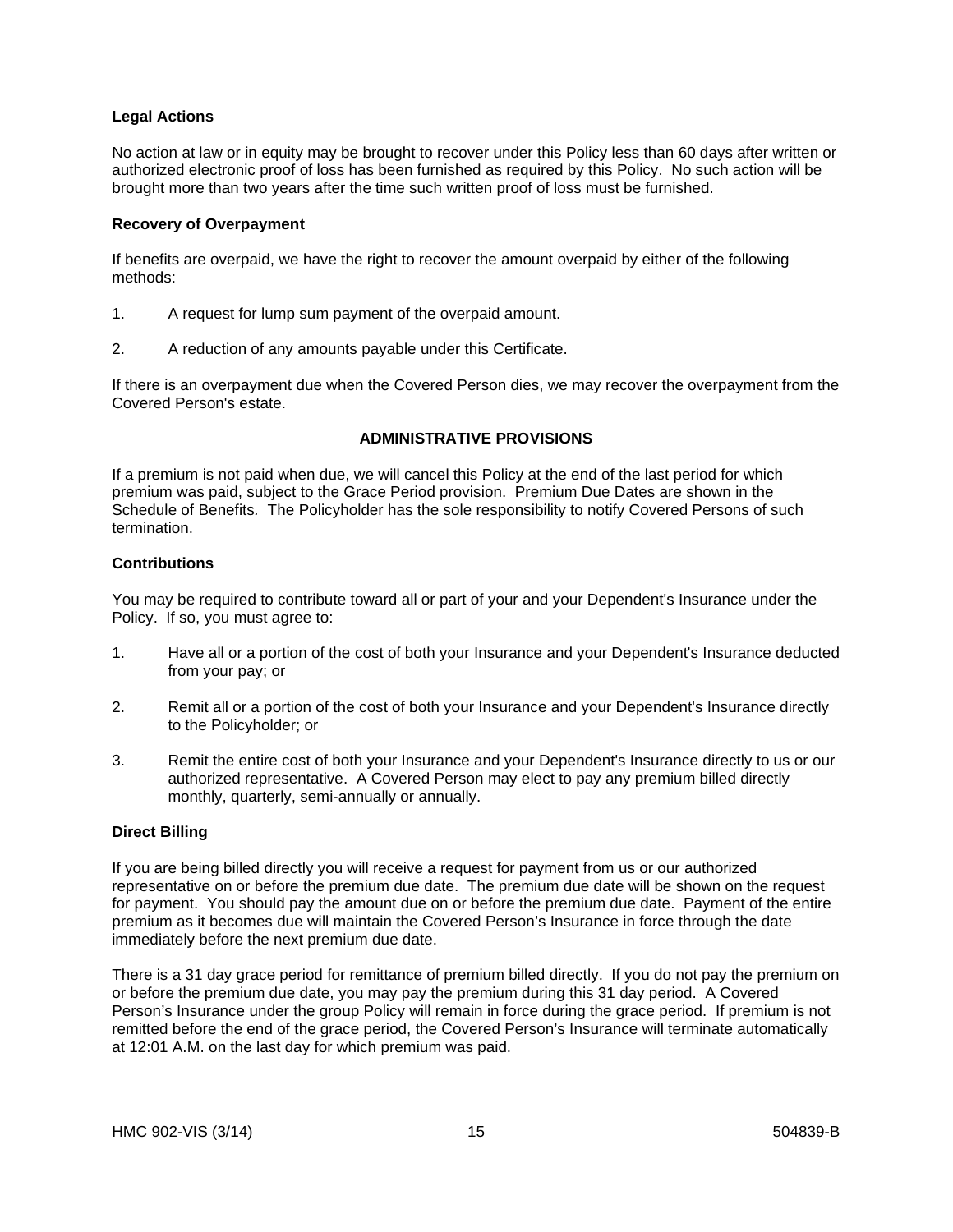Termination of a Covered Person's Insurance for nonpayment of premiums billed directly will not influence a Covered Person's right to a claim for benefits which arose prior to the termination. Our liability under the Policy is limited to benefits payable for eligible claims incurred prior to the date of termination.

## **GENERAL PROVISIONS**

#### **Assignment**

The rights and benefits under this Policy may be assigned under certain circumstances. Any Covered Person that wants to make an assignment of his Insurance should see the Policyholder for the conditions and further information.

We assume no responsibility for the validity, sufficiency, or effect of any assignment of a Covered Person's Insurance (including an assignment on a form furnished by us or by the Policyholder).

#### **Incontestability**

All statements made by a Covered Person are considered representations and not warranties. No statement will be used to deny or reduce benefits or be used as a defense to a claim unless the statement is in writing and signed by the insured. In the event of a claimant's death or incapacity, his applicable representative shall be given a copy.

After two years from a Covered Person's effective date of Insurance, or from the effective date of increased benefits, no such statement will cause Insurance or the increased benefits to be contested except for fraud.

## **Clerical Error**

A Covered Person's Insurance will not be affected by clerical error or delay in keeping records of Insurance under the Policy. If such error or delay is found, we will adjust the premium fairly.

#### **Conformity with Statutes**

Any provisions in conflict with the requirements of any state or federal law that applies to the Policy are automatically changed to satisfy the minimum requirements of such laws.

#### **Compensation Insurance**

The Policy is not in place of and does not affect any requirements for coverage under any Workers' Compensation, Occupational Disease or similar law.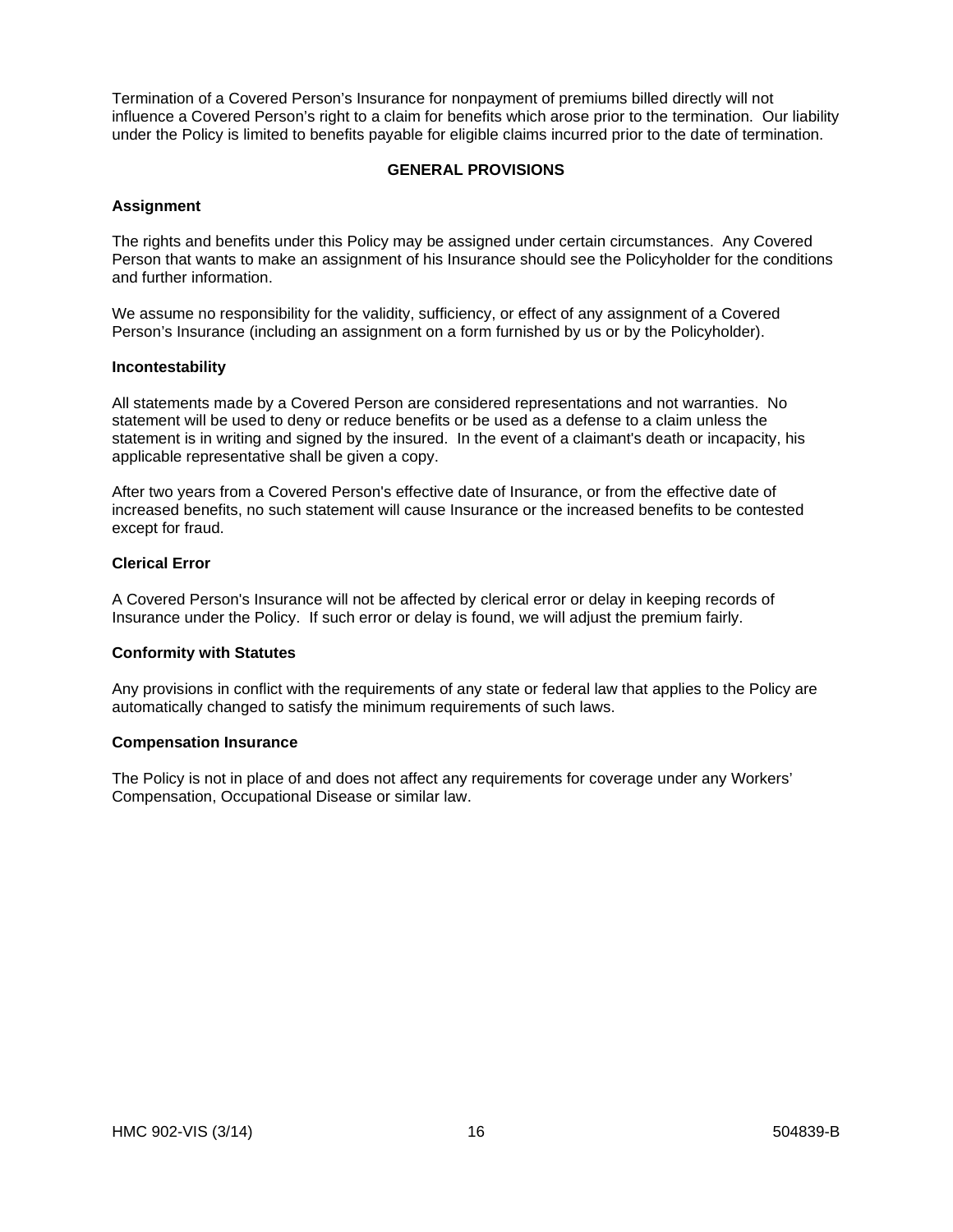# HM Life Insurance Company of New York

## **One Penn Plaza, Suite 1909, New York, NY 10119**

This Endorsement is to be issued with and attached to Policy 504839-B (form HMP 902-VIS (3/14) and Certificate form HMC 902-VIS (3/14)), effective January 01, 2022. This Endorsement hereby amends and replaces the definition of "Partner" as currently in the Certificate. The definition of "Partner" as replaced, reads as follows:

**Partner** means your spouse by marriage between two adults.

By

WILLO

President HM Life Insurance Company of New York